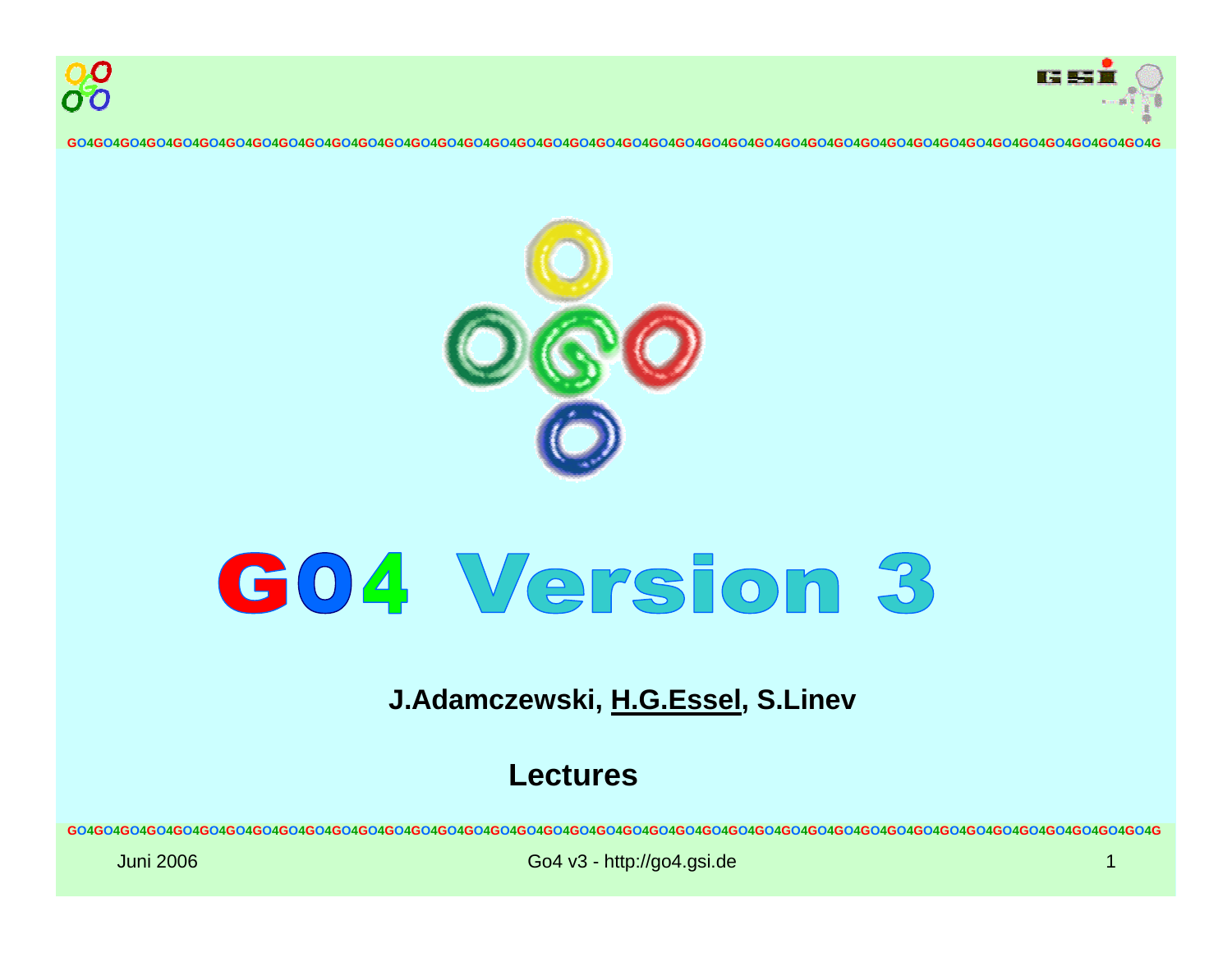



Demo of simple analysis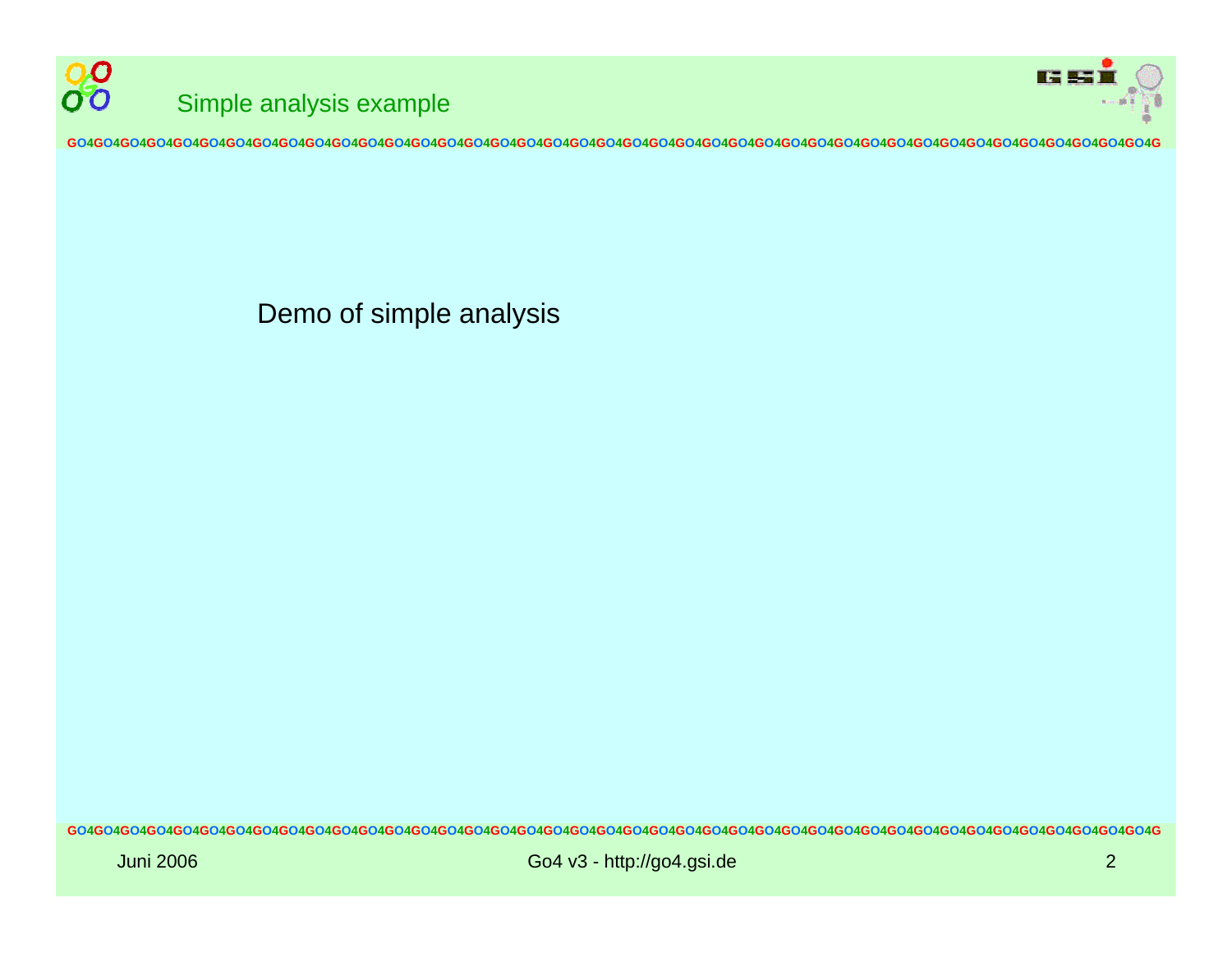

#### 00 G o 4 analysis simple structure 00

**GO4GO4GO4GO4GO4GO4GO4GO4GO4GO4GO4GO4GO4GO4GO4GO4GO4GO4GO4GO4GO4GO4GO4GO4GO4GO4GO4GO4GO4GO4GO4GO4GO4GO4GO4GO4GO4GO4GO4GO4GO4G**



**Frame work User Code**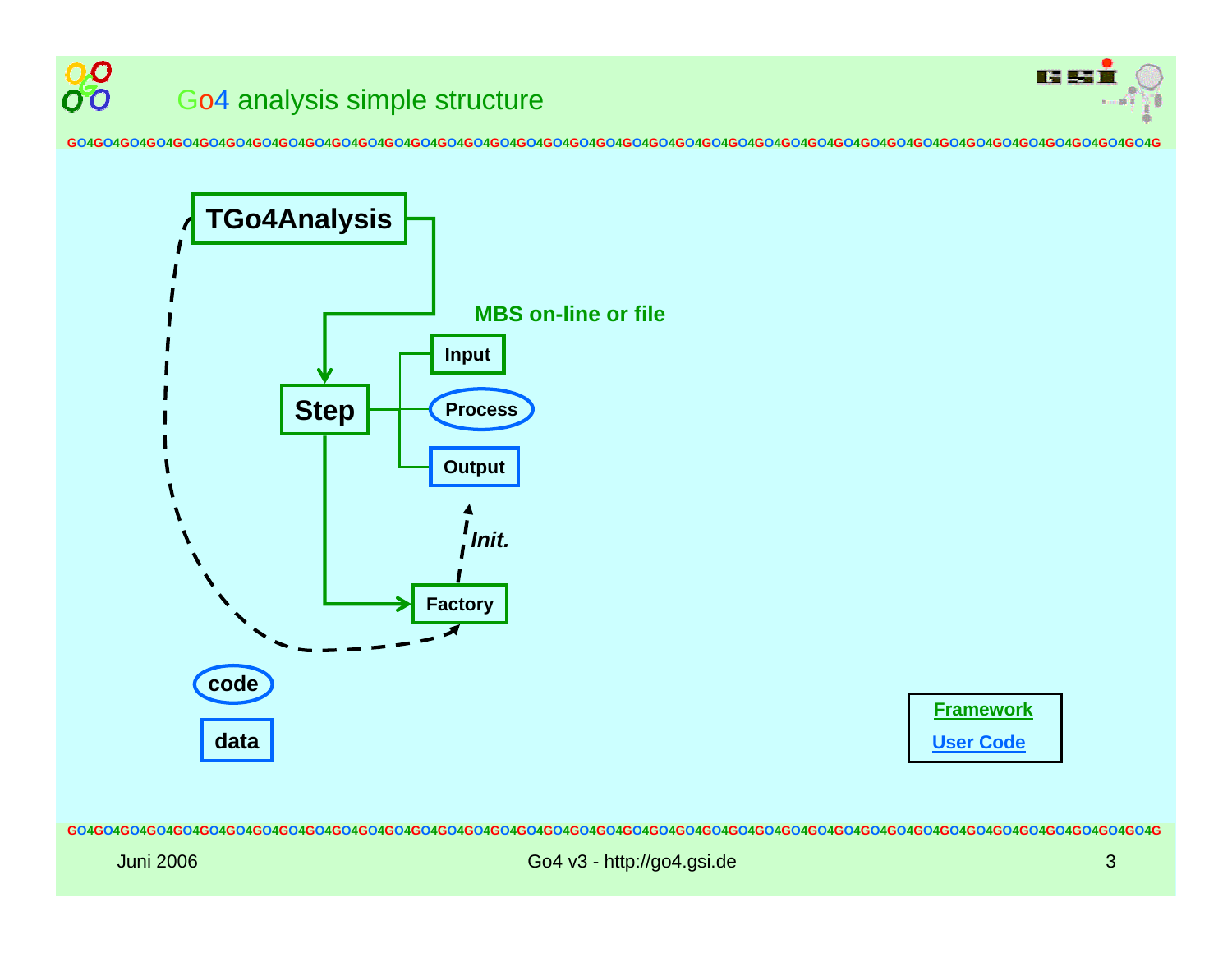



**If no steps follo w:**

**Event a->Init:** 

**get processor 1 (from frame w ork) Event a->Fill:** 

**call user event function of processor 1 optionally store Event a (by framework)**

 $\boldsymbol{\Omega}$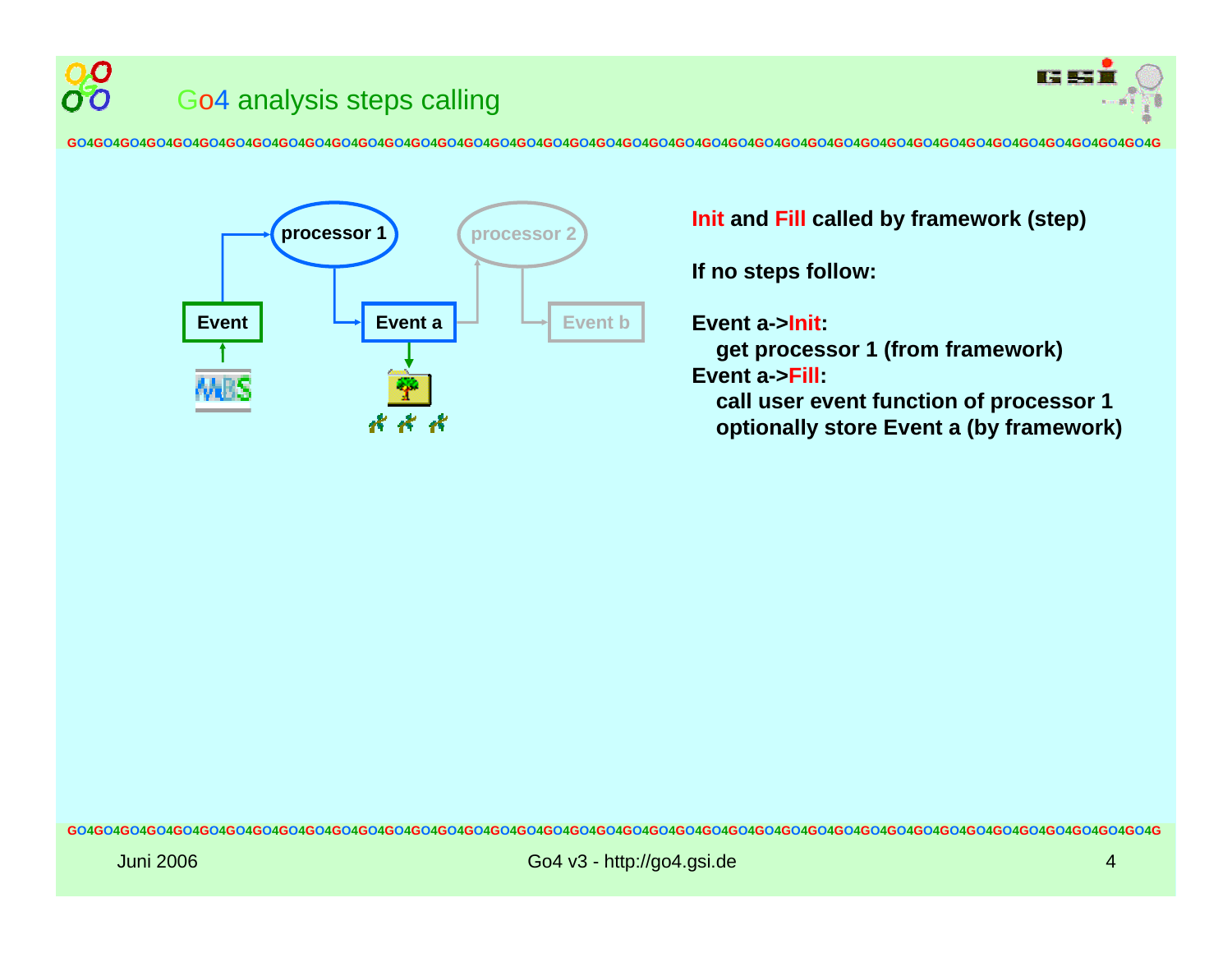



Macro usage demo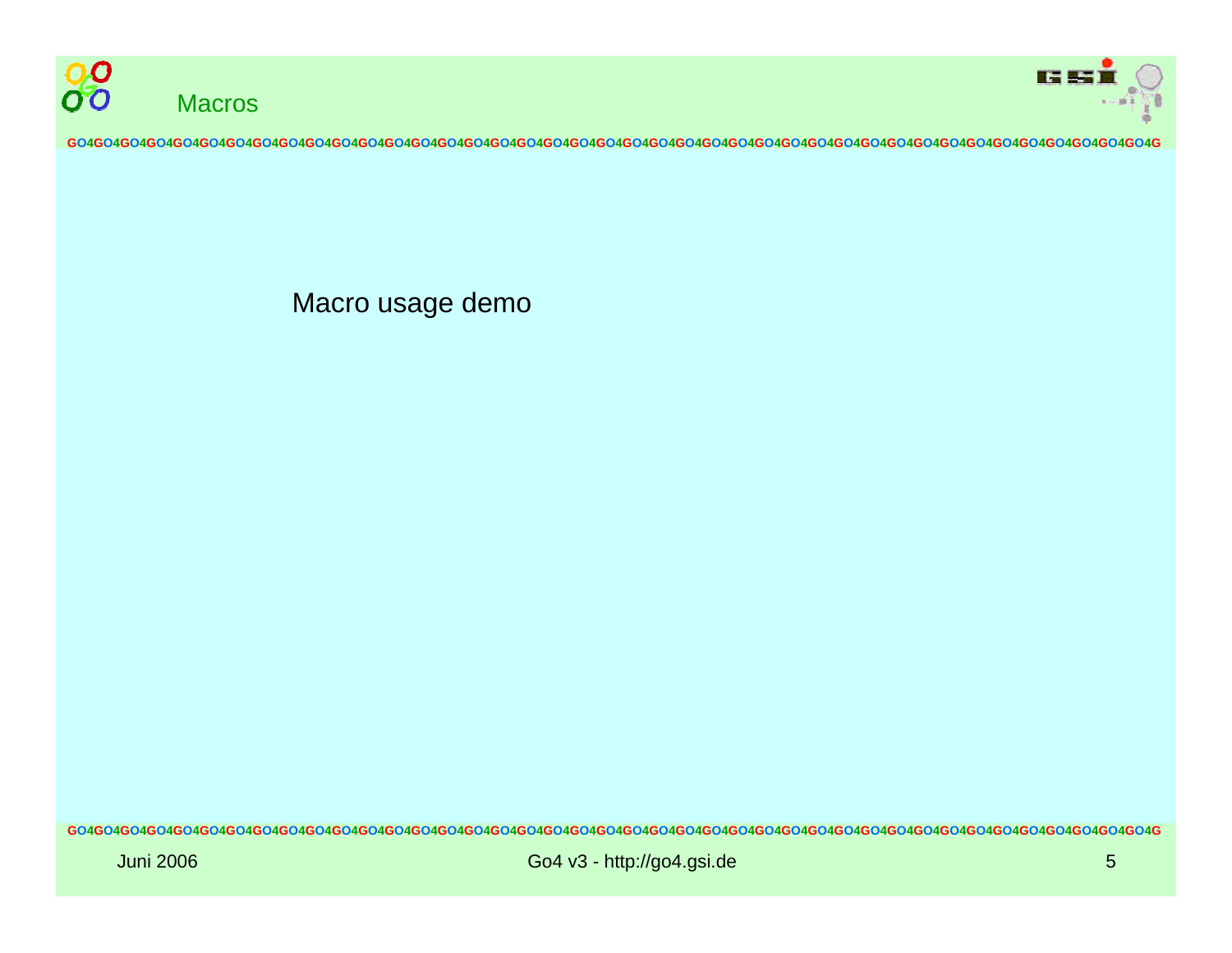



#### •**Macro execution in analy sis code**

- –gROOT->ProcessLine(command)
- –Set up analysis
- –Set parameter values
- $\equiv$ Set condition values

#### •**Macro execution in anal y sis called in GUI**

- –Selective clearing of histograms
- –Saving conditions
- –Saving parameters
- • **Macro execution in GUI**
	- –Histogram calculations
	- Set up monitoring (hot start)
	- Elaborate graphics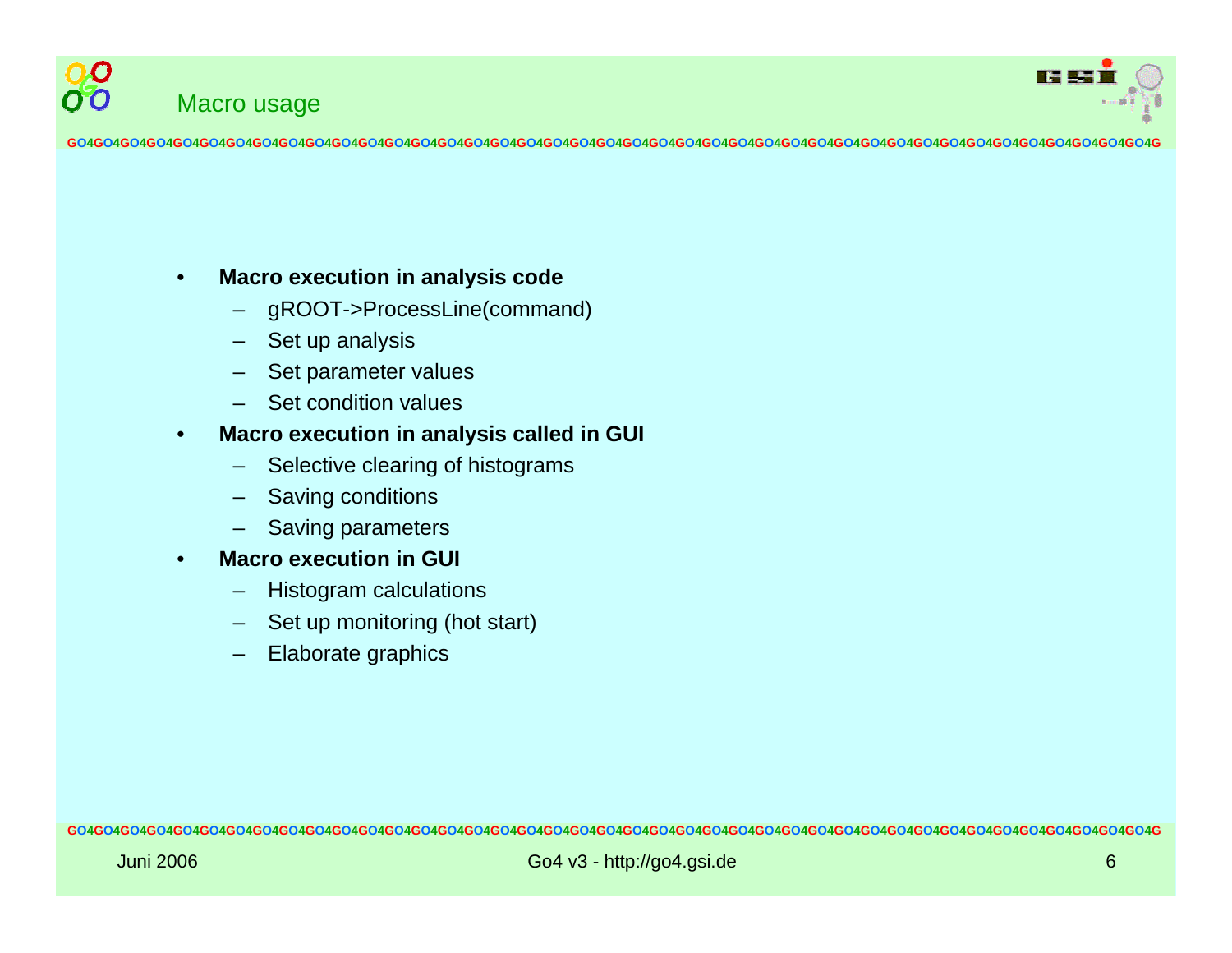

#### **Remote (analysis) and local (GUI)**

| <sup>9</sup> + Go4 v3.1-1 @lxg0500 < Controller> - [Analysis Terminal]                                                                                                                                                                                                                                                                                                                                      | oox                                                                    |
|-------------------------------------------------------------------------------------------------------------------------------------------------------------------------------------------------------------------------------------------------------------------------------------------------------------------------------------------------------------------------------------------------------------|------------------------------------------------------------------------|
| <b>■ File Tools Analysis Settings Windows Help</b>                                                                                                                                                                                                                                                                                                                                                          | <u>니라 ×</u>                                                            |
| ארגומוני סטוווופטו פונסווג מוספססטו לאטע דמפ<br>GO4-*> AnalysisStepManager -- Initializing EventClasses done.<br>GO4-*> Analysis BaseClass -- Initializing EventClasses done.<br>GO4-*> Analysis TGo4Analysis event classes were initialized.<br>$\left  \cdot \right $<br>Press enter to execute.   x /misc/goofy/workshop06/corrhistos.C<br>$\bm{\times}$<br>O<br>GUI command: rebin("HisABC", 2, kTRUE); | ∸<br>$\blacktriangleright$<br><u>- Q</u><br>量<br>$\mathbb{B}$<br>$  -$ |
|                                                                                                                                                                                                                                                                                                                                                                                                             | some macros provided by Go4                                            |
|                                                                                                                                                                                                                                                                                                                                                                                                             | <sup>98</sup> → Select Macro template:<br>$7$ D $\times$               |
|                                                                                                                                                                                                                                                                                                                                                                                                             | Rebin histogram                                                        |
|                                                                                                                                                                                                                                                                                                                                                                                                             | Add/substract histograms<br>Divide histograms                          |
|                                                                                                                                                                                                                                                                                                                                                                                                             | Projection X                                                           |
|                                                                                                                                                                                                                                                                                                                                                                                                             | Projection Y                                                           |
|                                                                                                                                                                                                                                                                                                                                                                                                             | Correlate histograms                                                   |
|                                                                                                                                                                                                                                                                                                                                                                                                             | Histogram of histogram                                                 |
|                                                                                                                                                                                                                                                                                                                                                                                                             | Profile X                                                              |
|                                                                                                                                                                                                                                                                                                                                                                                                             | Profile Y                                                              |
|                                                                                                                                                                                                                                                                                                                                                                                                             | Bool_t rebin(const char* name1, int ngroup, Bool_t draw)               |
|                                                                                                                                                                                                                                                                                                                                                                                                             | QK<br>Cancel                                                           |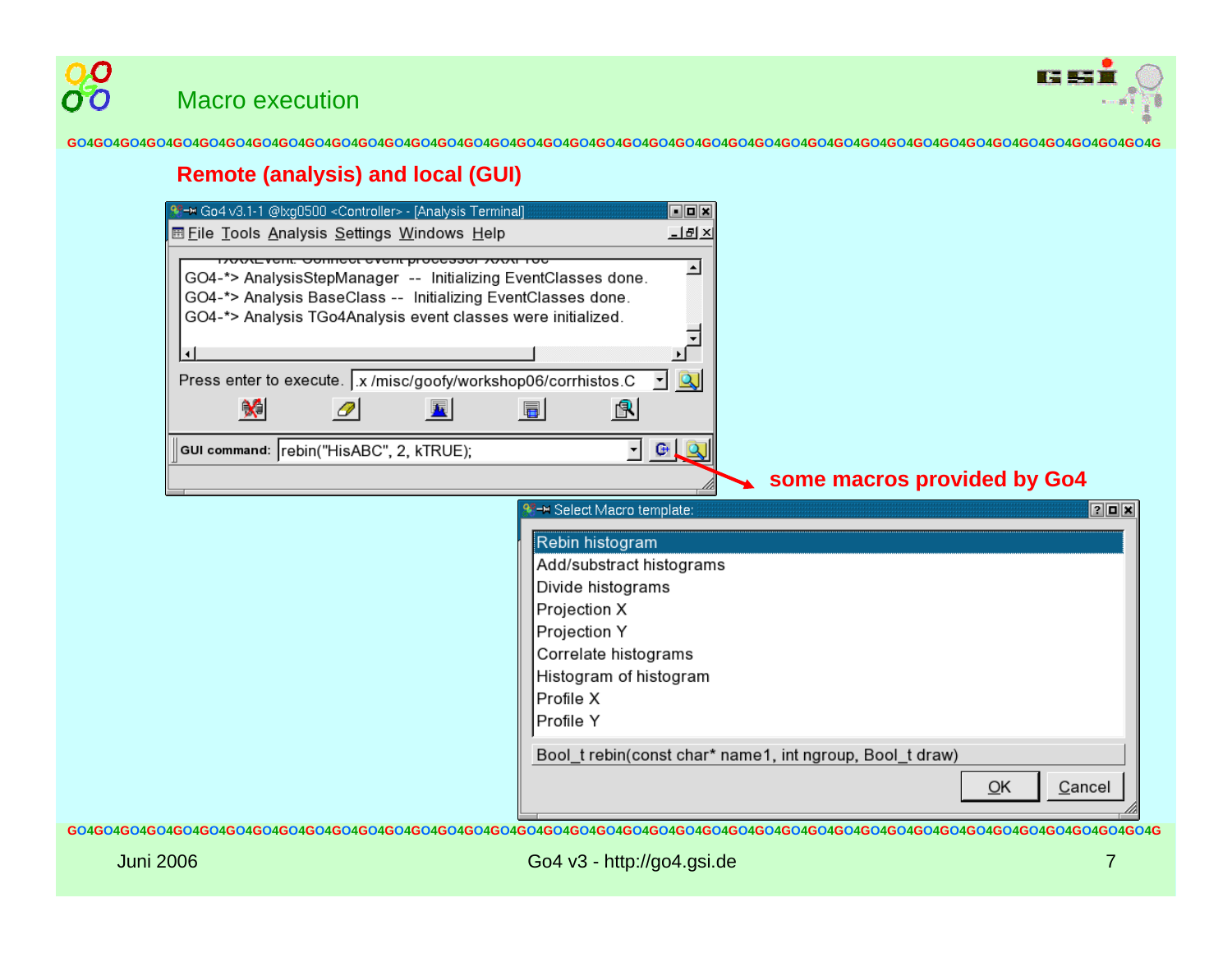



#### **Full description in Go4 reference manual**

- • **Macro execution in analy sis**
	- g o 4 = *TGo4Analysis::Instance()*
	- *TGo4Condition* \*cond = go4->*GetAnalysisCondition*(name)
	- –*TH1* \*histo = go4->*GetHistogram*(name)
	- *TGo4Parameter* \*par = go4->*GetParameter*(name)
	- *TObject* \*object = go4->*NextMatchingObject*(wildcard,folder,createlist)
- • **Macro execution in GUI**
	- #ifdef \_\_GO4MAC RO\_\_ ... #endif
	- –go4 is already set to *TGo4AbstractInterface::Instance()*
	- – *TString* \*fullname = go4->*FindItem*(name) *TObject* \*object = go4->*GetObject*(fullname)
	- *TString* \*fullname = go4->*SaveToMemory*(workspace-folder,object,ownership)
	- go4->*MonitorItem*(name,enable)
	- *ViewPanelHandle* \*view = go4->*StartViewPanel()* go4->*DrawItem*(full name,view,options)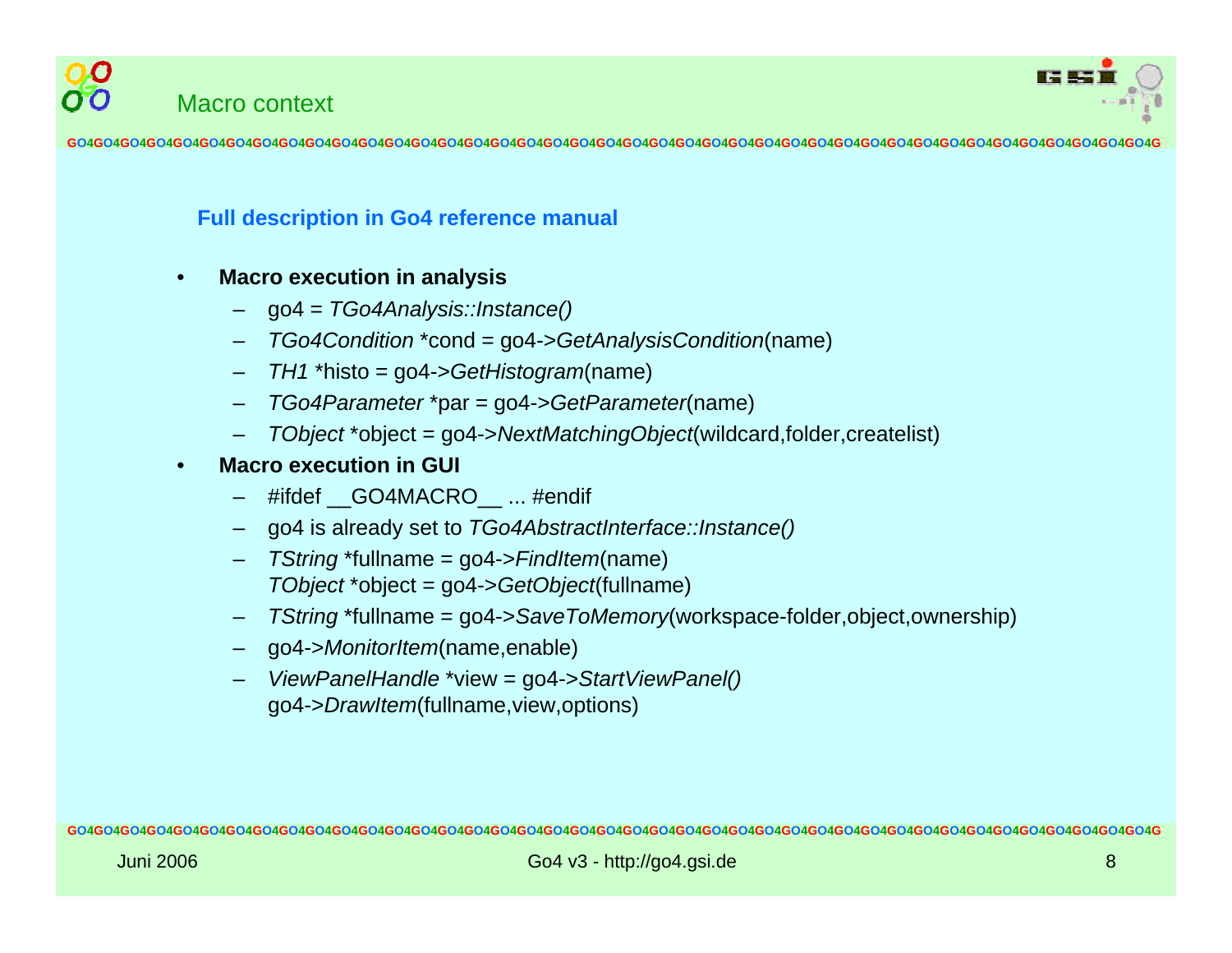



- • **Called b y gROOT->ProcessLin e in analy sis**
	- –setup.C
	- –stream.C
- • **Called in GUI analy sis command lin e**
	- –savecond.C(file,1)
	- savepar.C(name,file)
- • **Called in GUI command line**
	- draw1.C(#) #=16,48
	- draw2.C(#,channel) #=16,48 channel=100-500
	- draw3.C(#) #=16,48 dPicture.root(DataPict)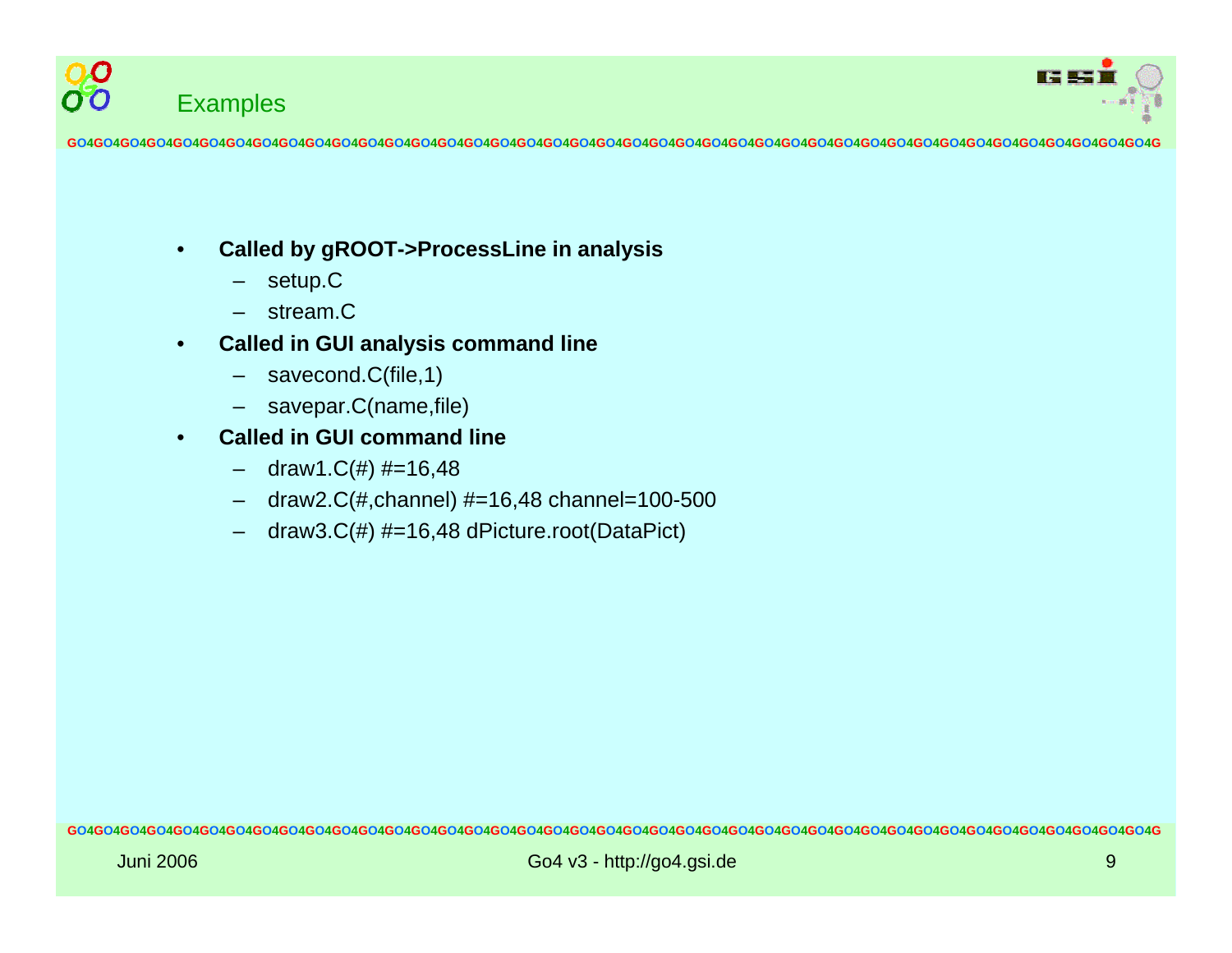



Using several analysis classes in one step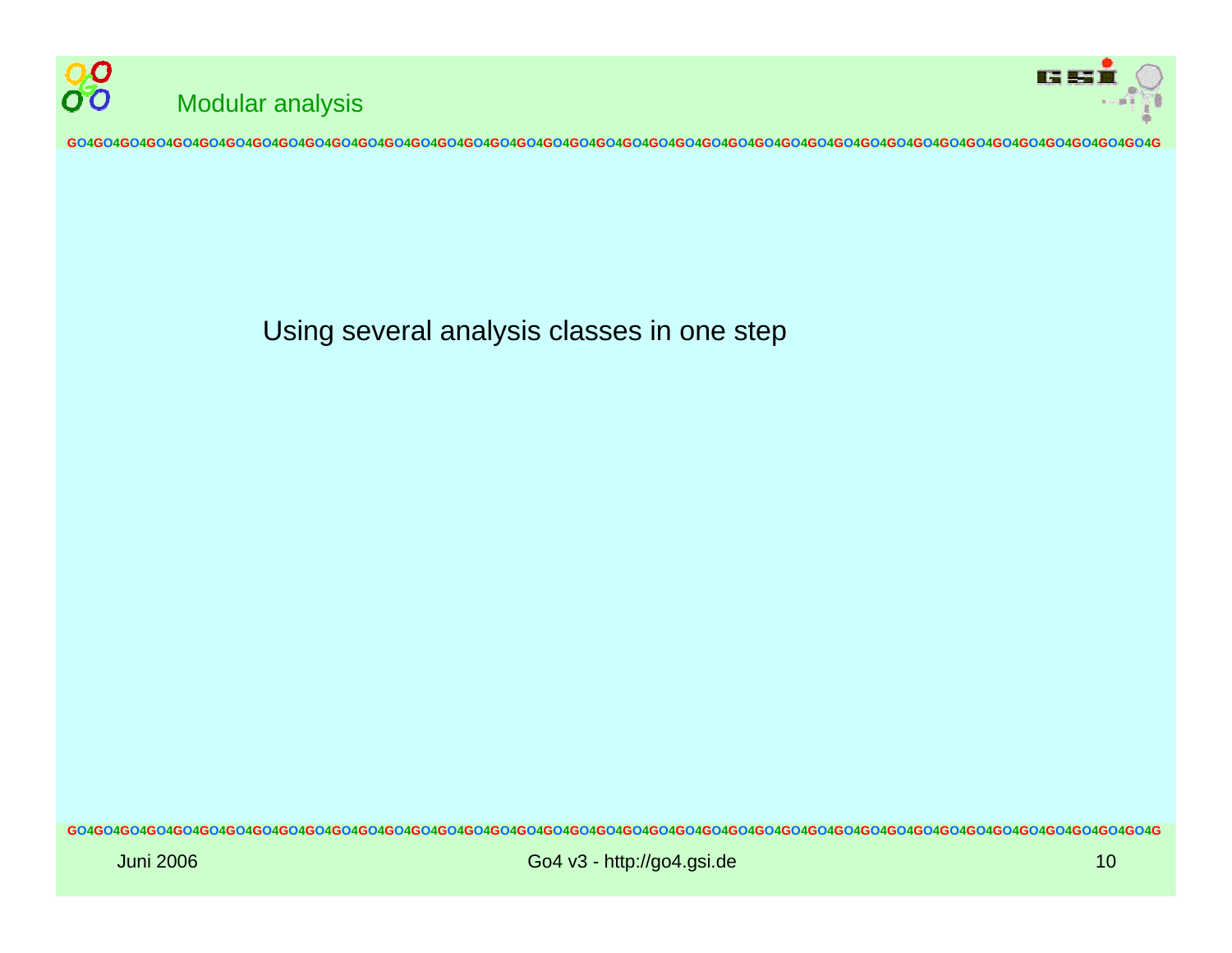

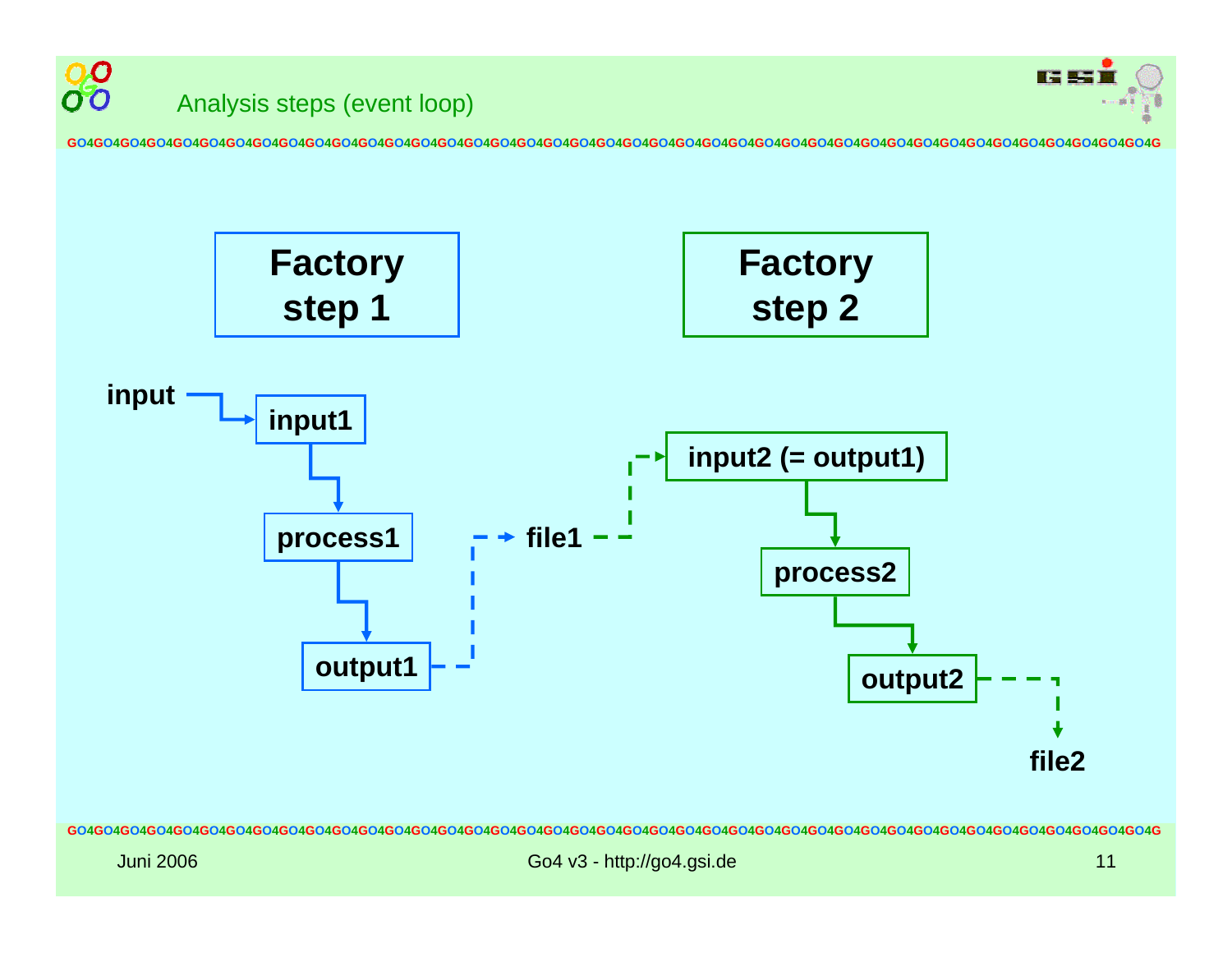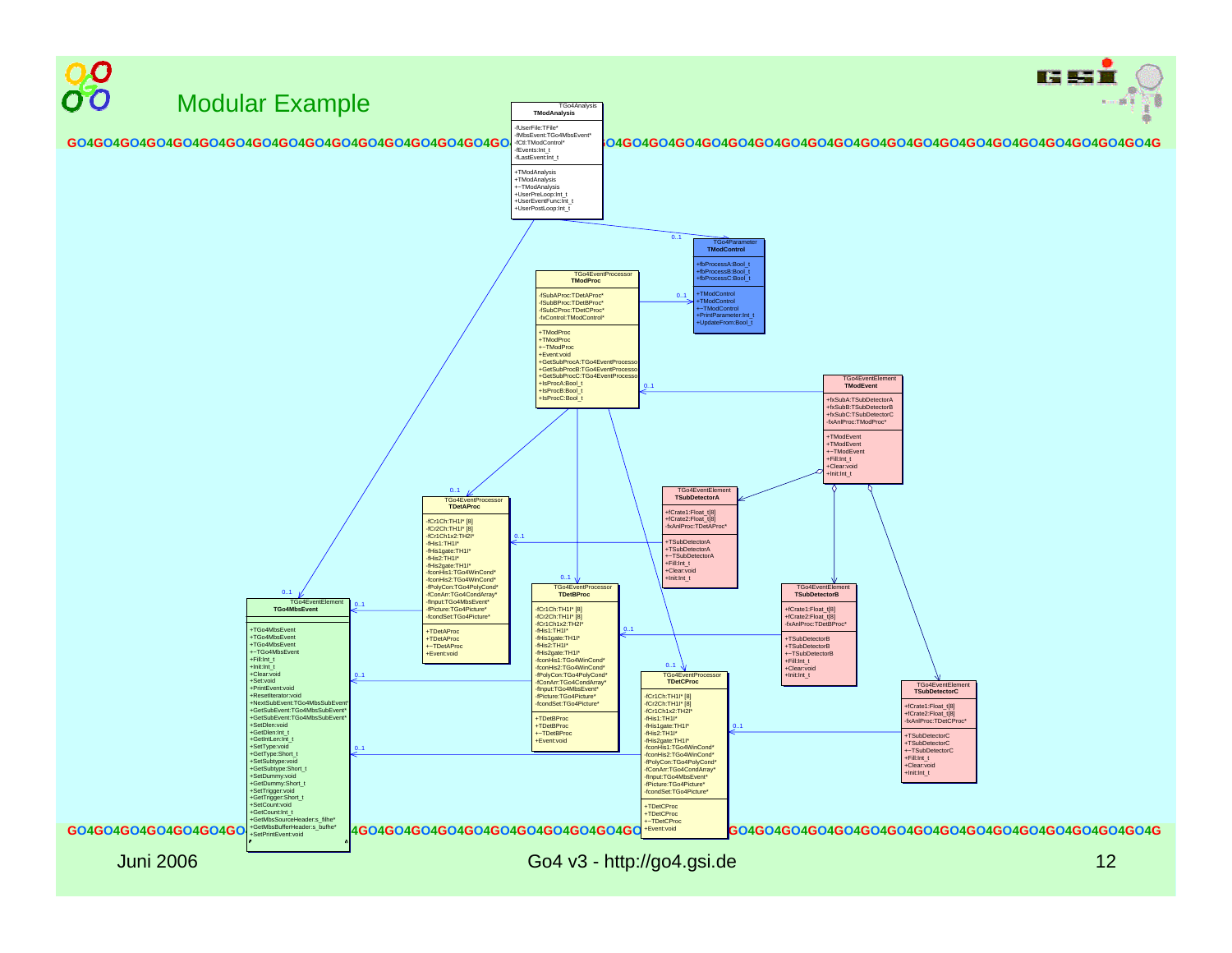



Using browser and graphical editors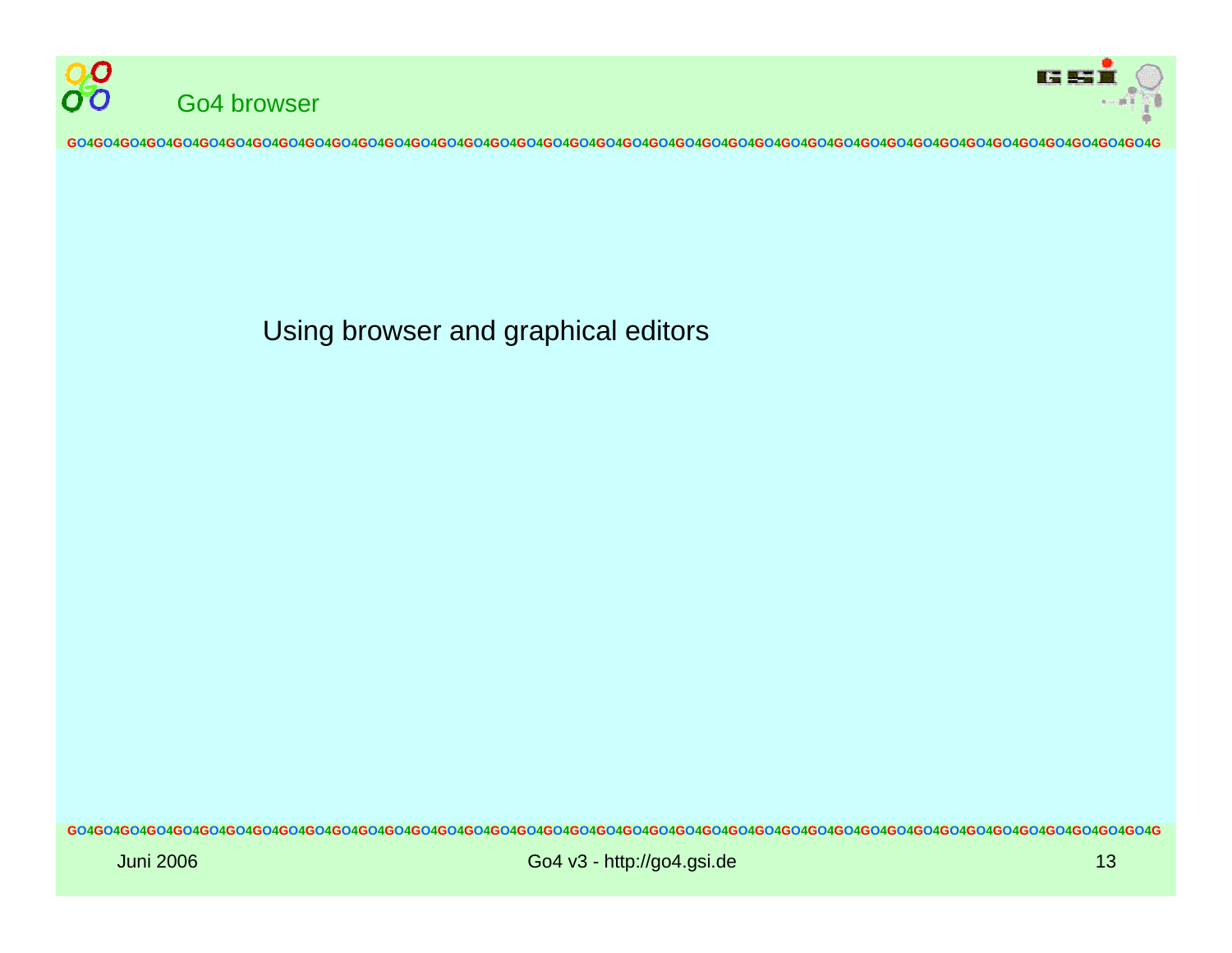



- •**Browser functionality**
- •**Usage as ROOT files browser**
- •**Displaying data in view panel**
- •**Objects in GUI workspace**
- •**Export data from browser**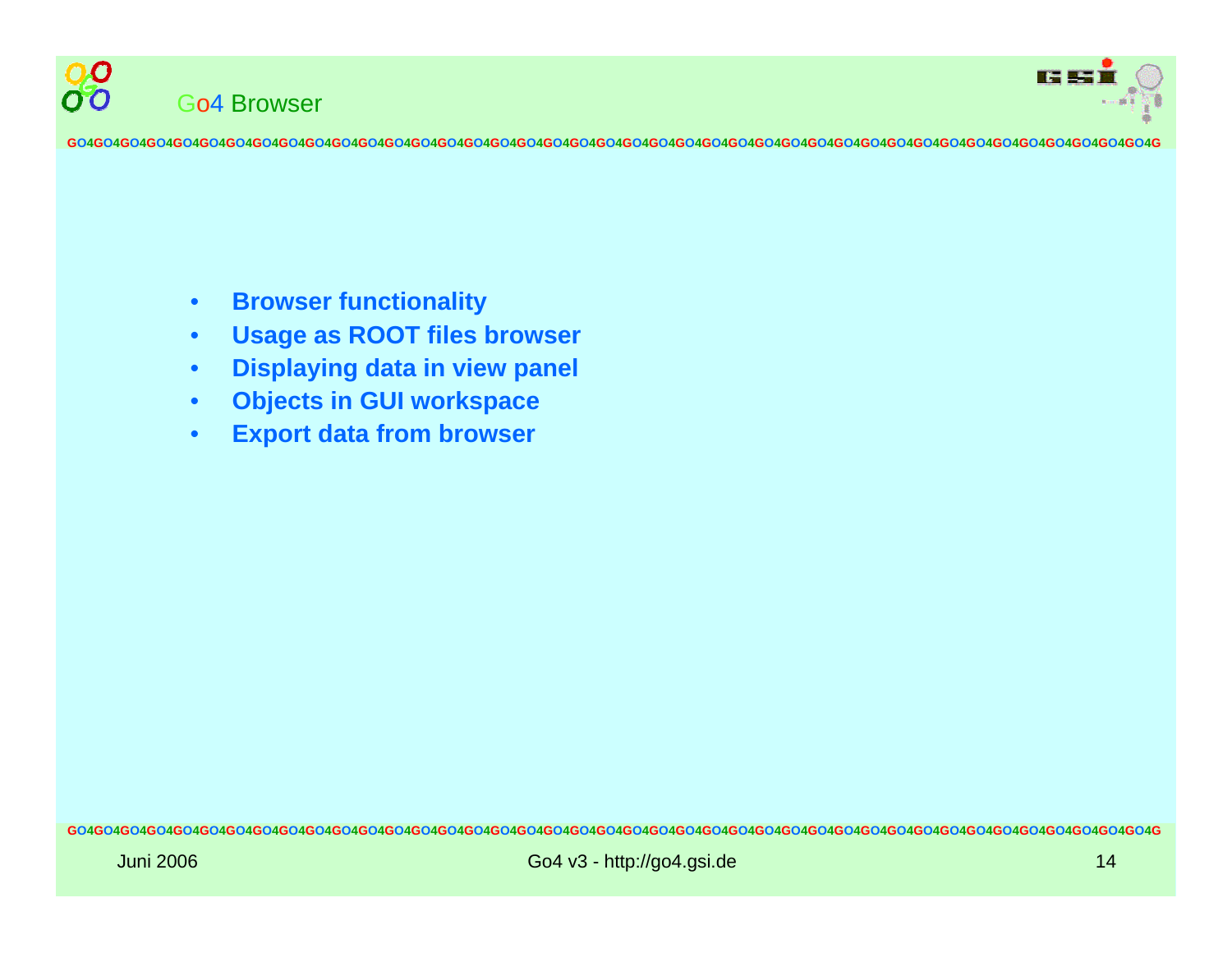

- One browser for all data sources (analysi s, file, histogram server, memory,...)
- Full control by context menu
- •Different objects properties displayed in columns
- •Objects monitoring tool
- Objects filter tool by state (monitored, fetched, all)
- Local memory workspace with user subdirectories
- Support of drag-&-drop of items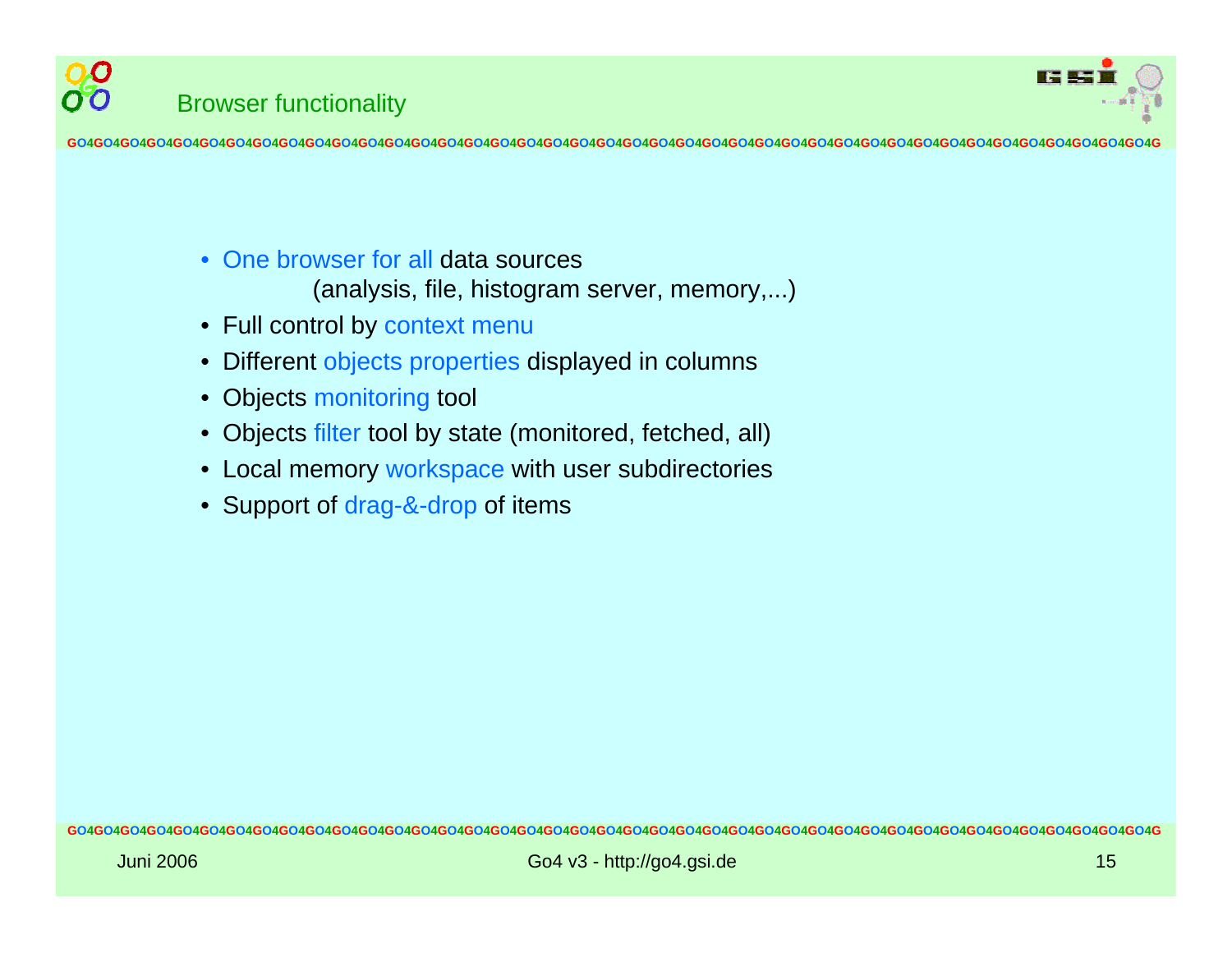

- Go4 GUI can be used in offline as ROOT files browser
- To create example ROOT file:

ROOT files browser

OO

```
shell$ cd
shell$ cp $ROOTSYS/tutorials/hsimple.C .
shell$ root -l hsimple.C
shell$ go4
go4$ Open file "hsimple.root"
```
- •Subdirectories and TTree brunches/leafs can be seen
- $\bullet$ Display of any histogram by double click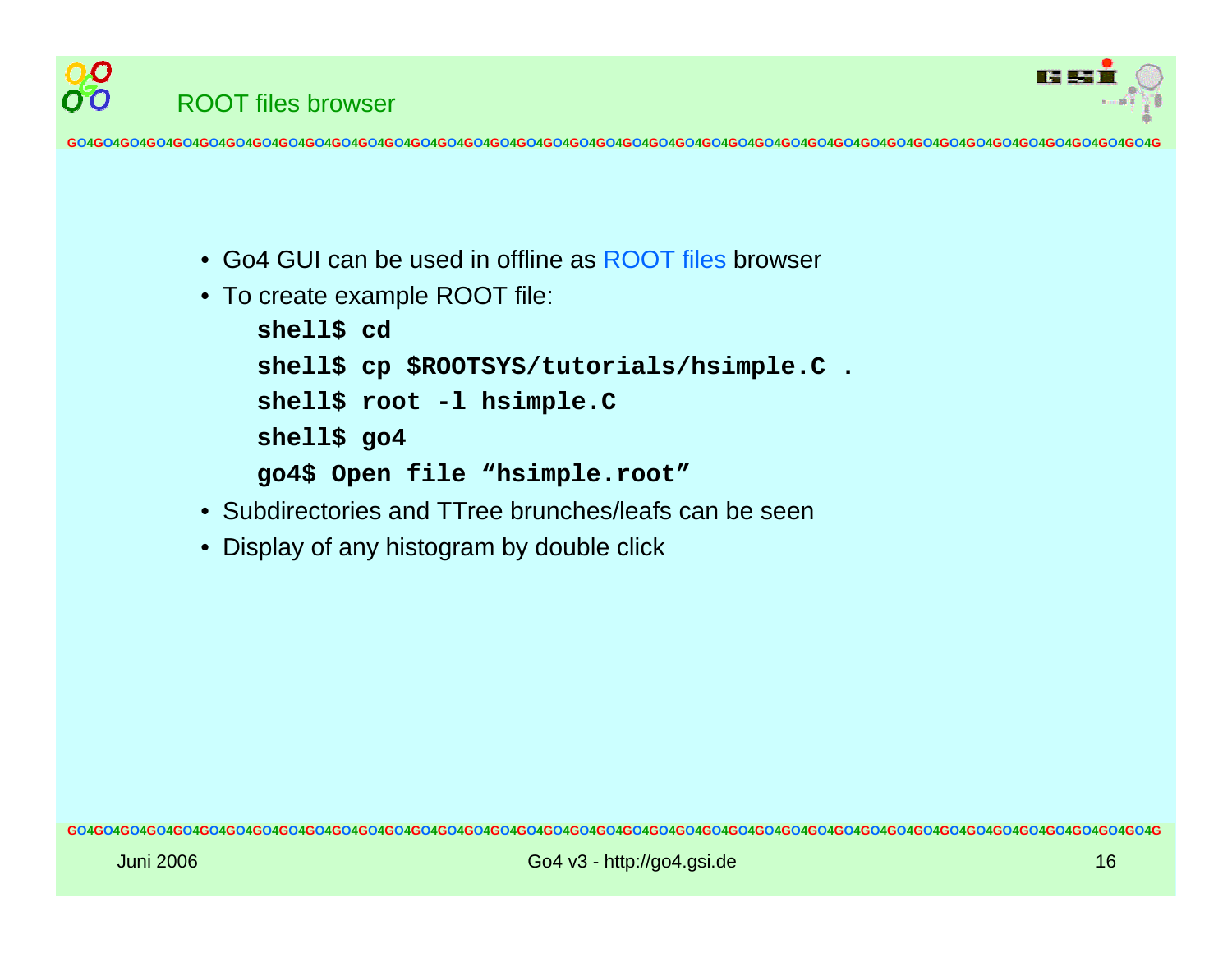



- Open file "hsimple.root"
- Tree viewer activated by double-click on any tree leaf item
- 1-D, 2-D and 3-D tree draw is possible with cut condition
- Drag & drop of leafs names to viewer fields
- Automatic histogram creation or via special dialog
- Same in ROOT session: **shell\$ root -l**

```
root [0] TFile::Open("hsimple.root");
```

```
root [1] new TBrowser;
```

```
root [2] "double click" leaf item in TBrowser
```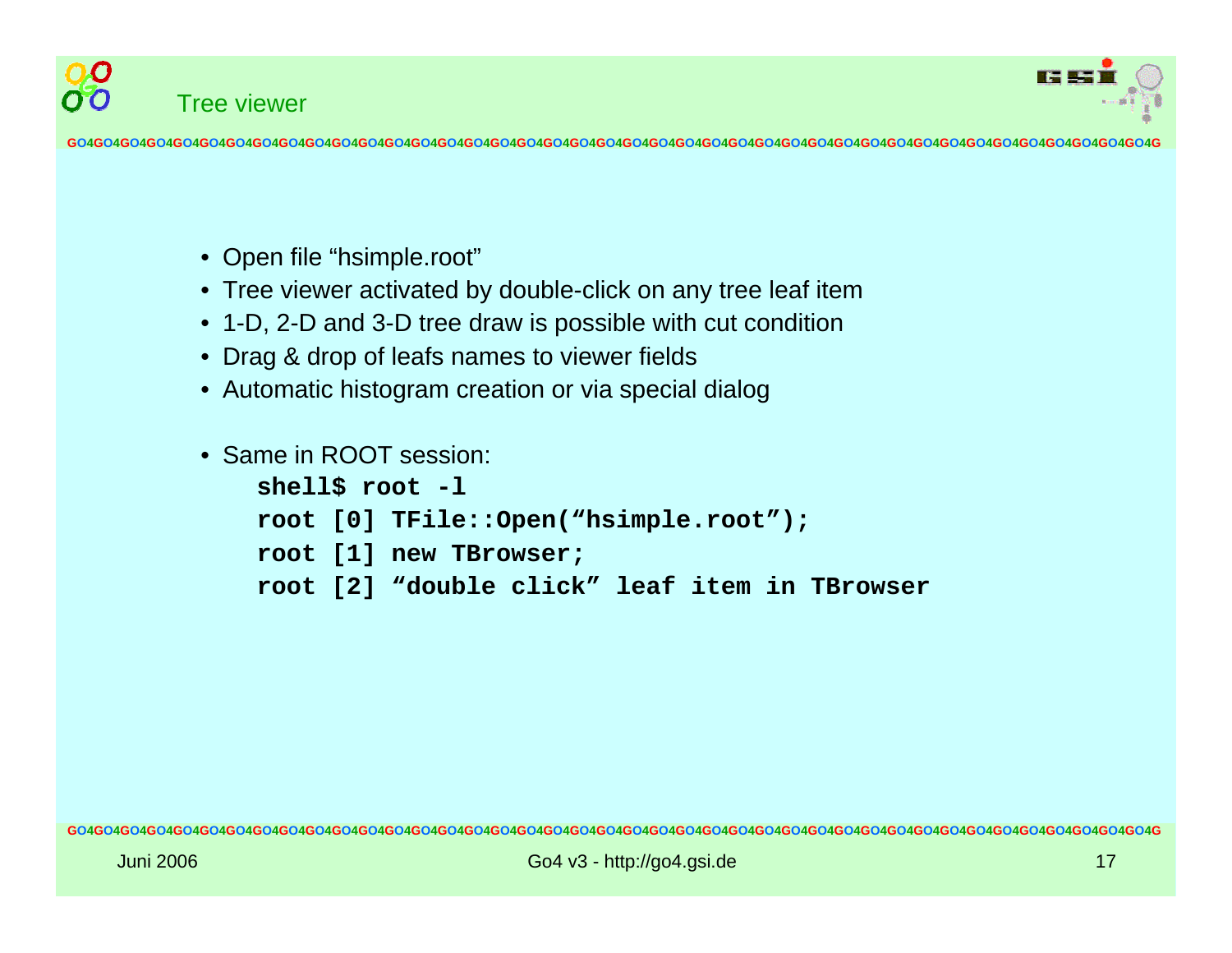

- Browser displays up to 7 columns:
	- **Name** ite m name
	- **Flags** item status ( monitored, fetched)
	- **Info** object title
	- **Date, Time** time when object is fetched
	- **Class** object class
	- **Size** object size or sum for folders
- To activate/deactivate columns, use right-mouse menu out of the **Name** column
- For each element context menu via right-mouse click on item name is available



**GO4GO4GO4GO4GO4GO4GO4GO4GO4GO4GO4GO4GO4GO4GO4GO4GO4GO4GO4GO4GO4GO4GO4GO4GO4GO4GO4GO4GO4GO4GO4GO4GO4GO4GO4GO4GO4GO4GO4GO4GO4G**

✔ Flags

 $\textrm{\LARGE$\bullet$}$  Date

Info

Time

 $\vee$  Class  $\vee$  Size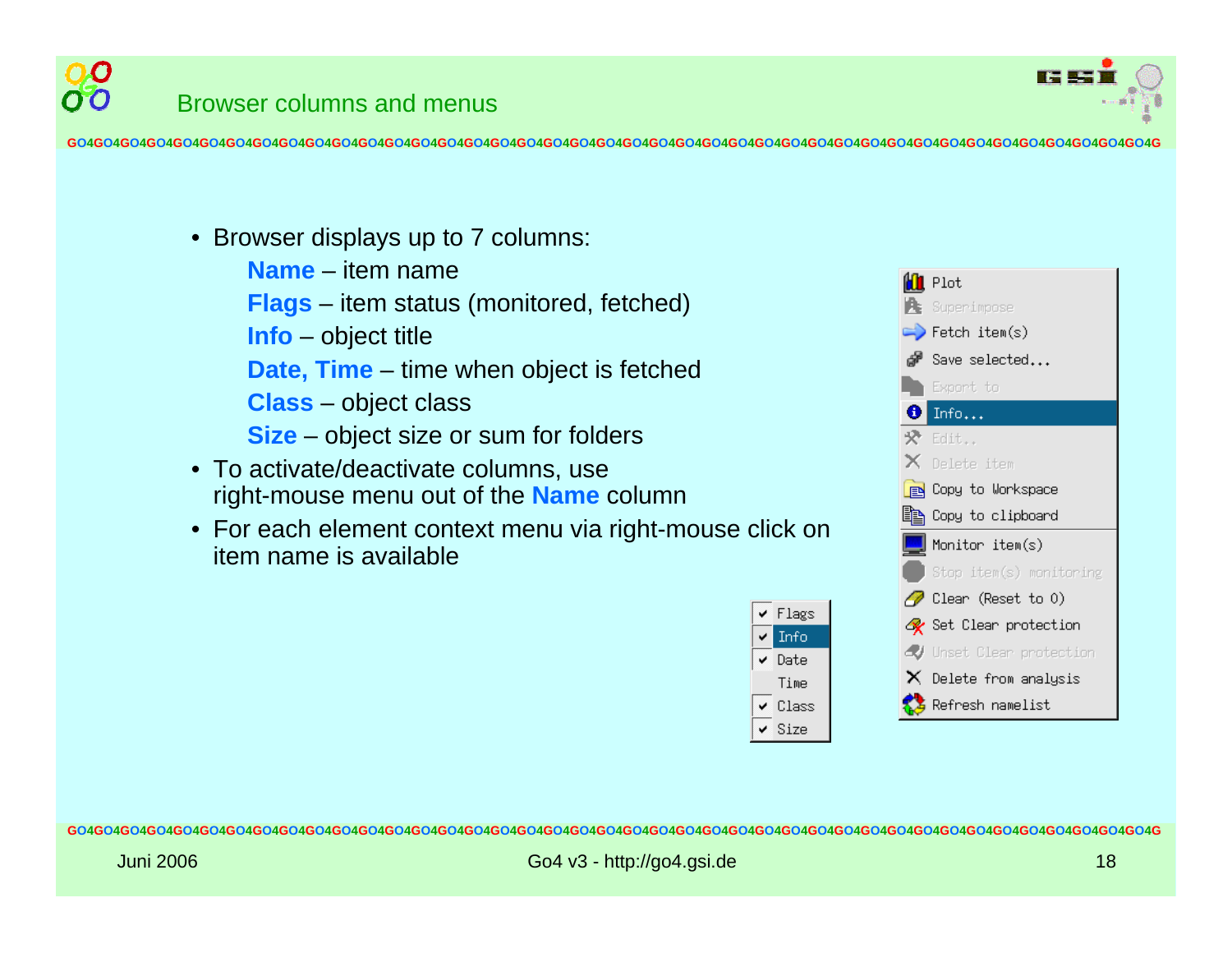

Display of data in view panel

**GO4GO4GO4GO4GO4GO4GO4GO4GO4GO4GO4GO4GO4GO4GO4GO4GO4GO4GO4GO4GO4GO4GO4GO4GO4GO4GO4GO4GO4GO4GO4GO4GO4GO4GO4GO4GO4GO4GO4GO4GO4G**

- Display by double click or via Draw in context menu
- Start empty view panel and drag & drop from browser
- View panel features:
	- subpads division
	- –superimpose mode
	- different draw / log scale options
	- zooming tools
	- ROOT editor
	- –markers editor (described later)
	- save as picture / canvas / image
	- date / time / name info in pads
- Superimpose via context menu in browser
- Usage of "Apply to all" flag
- "Fetch when drawing" flag from s etting menu

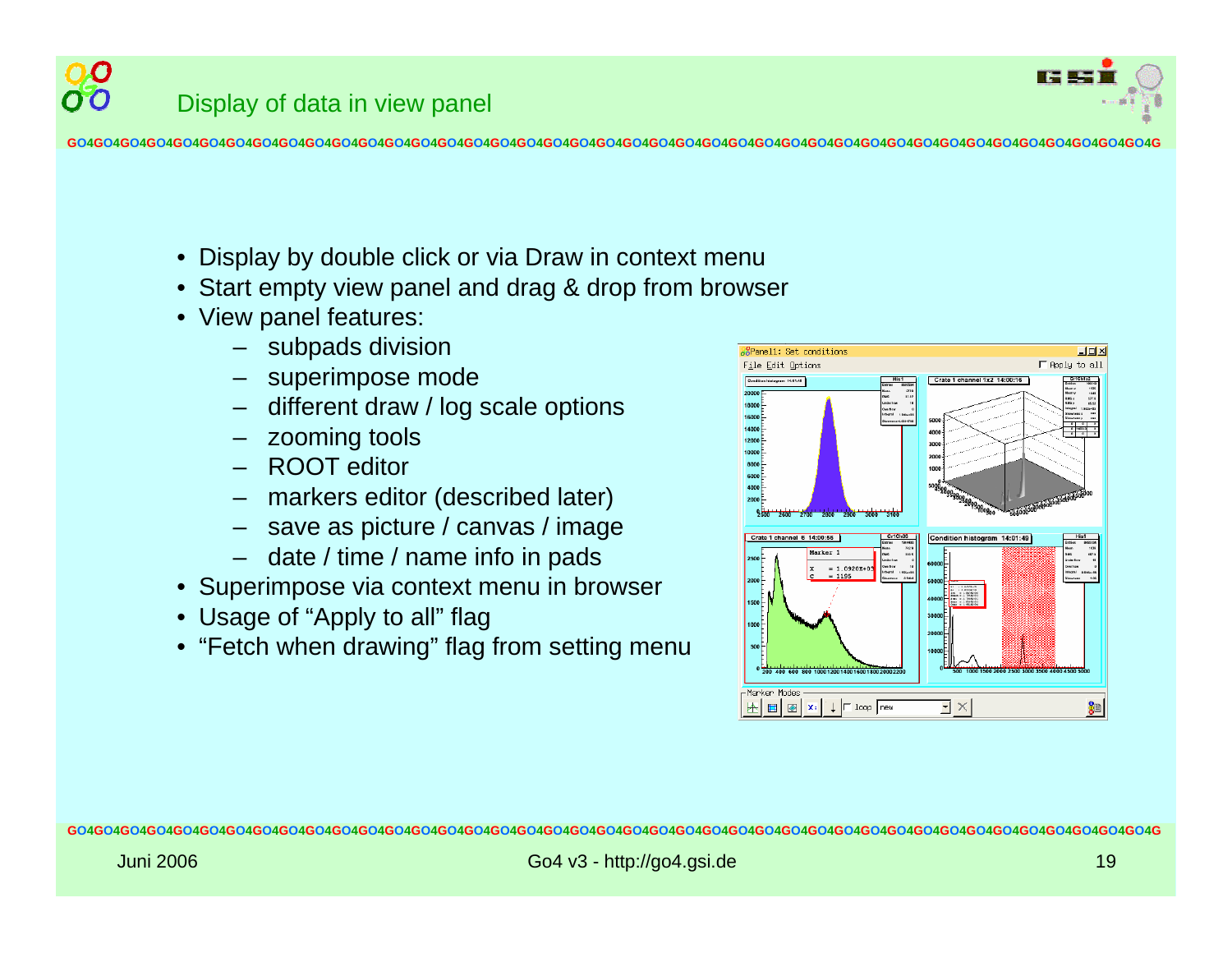

O O

- Place for fixed (non-updated) objects copy
- Any ROOT-generated objects (like projections) will (should) appear in workspa c e
- For most objects in browser "Copy to workspace" context menu can be activated
- Copy & paste functionality for any object / folder
- •Subfolders can be created / renamed / deleted
- •Store of Workspace folders in ROOT file
- "Fetch when copying" flag from s etting menu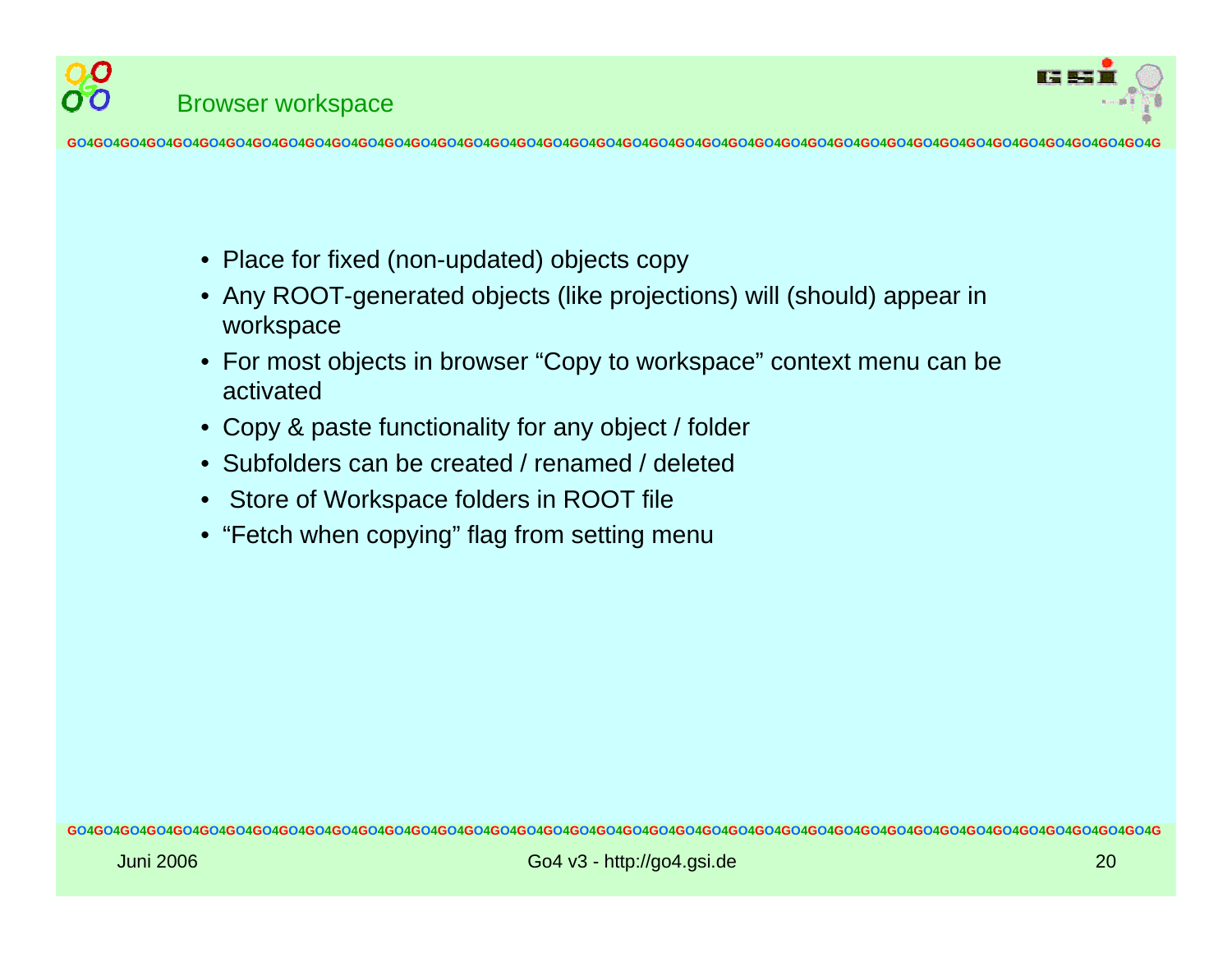

Export of browser content

O O

- •Complete content can be store in ROOT file via "Save memory" menu command
- •Binary ROOT and XML format are supported
- $\bullet$ A n y selected item(s) can be stored in ROOT file
- "Fetch when saving" flag from setting menu
- Export of histograms content to ASCII (Excel, Origin) and Radware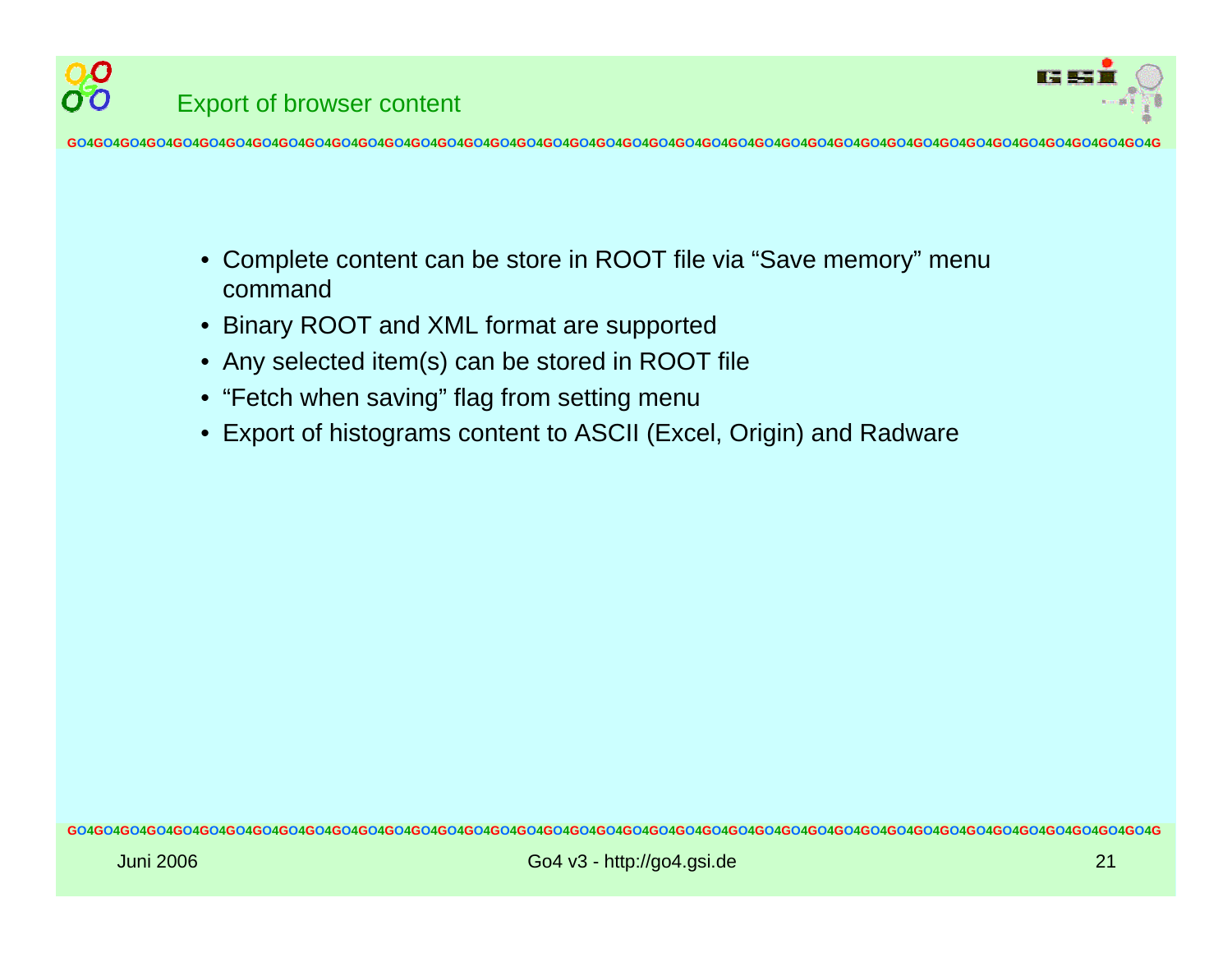



- •**Condition editor**
- •**Marker editor**
- •**Parameter editor**
- •**Dynamic list editor**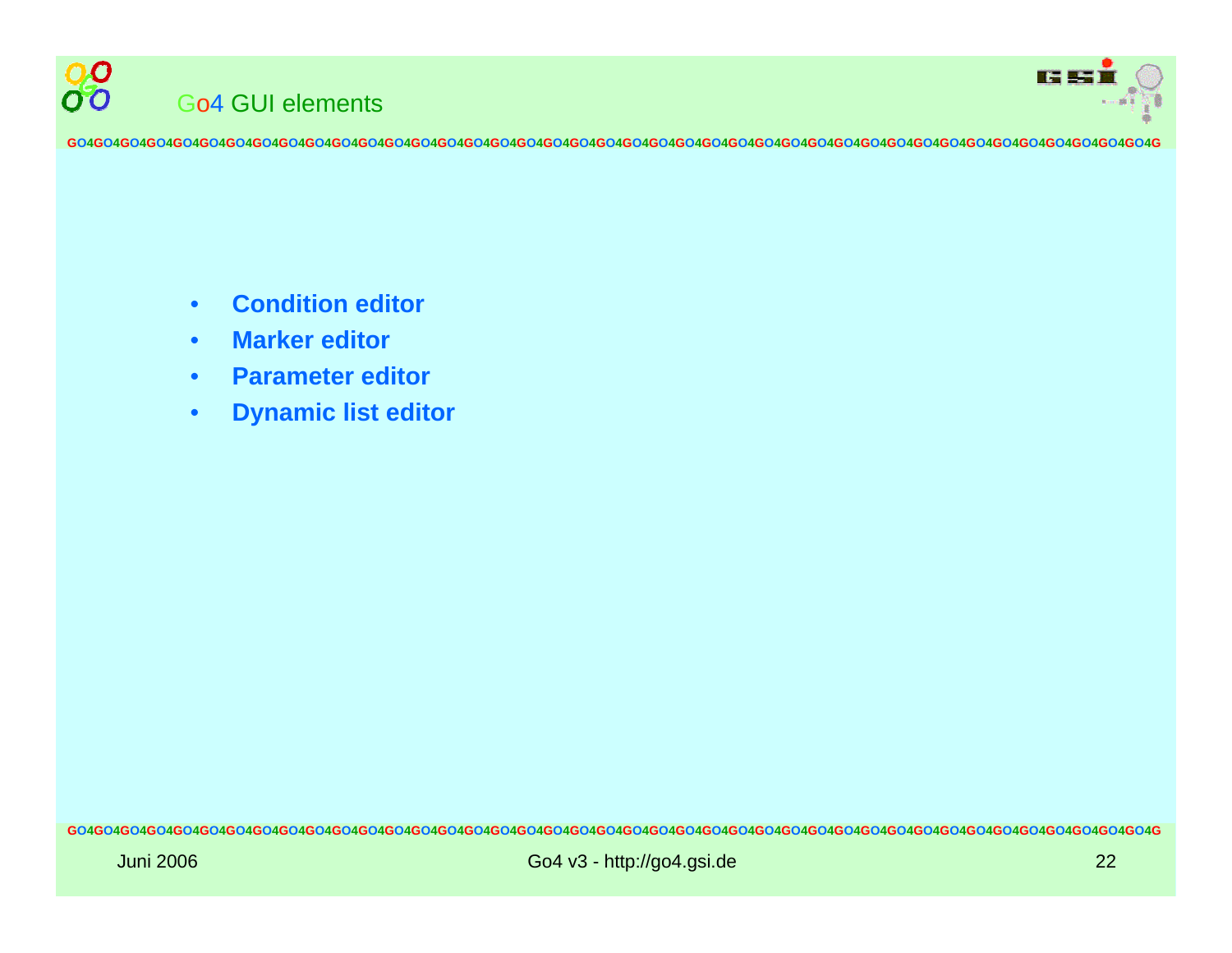



- For demonstration example \$GO4SYS/Go4Example2Step will be used
- To run example:

```
shell$ . go4login new
shell$ cd $GO4SYS/Go4Example2Step
shell$ go4
go4$ "Launch analysis"
go4$ Configure without Autosave
go4$ Submit & start analysis
```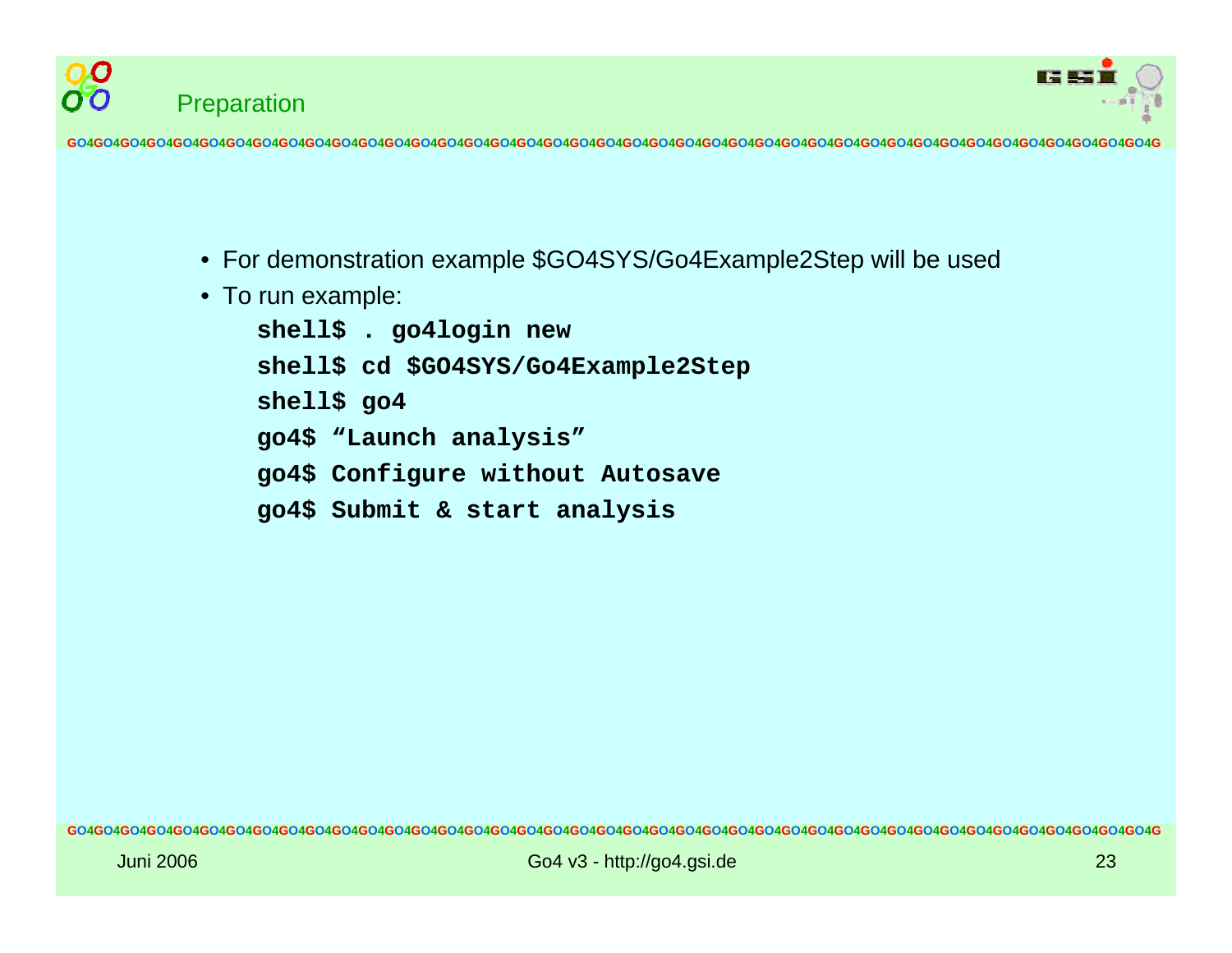



- TGo4Condition base class for any condition
- •TGo4WindCond– 1-D or 2-D window condition
- TGo4PolyCond 2-D polygon condition
- TGo4CondArray array of conditions
- To be used in analysis for testing event data against boundary condition, activating/deactivating analysis code
- •Main methods:
	- Test(x), Test(x,y) check if tested value(s) comply to condition
	- SetHistogram(name) connect condition with histogram for displaying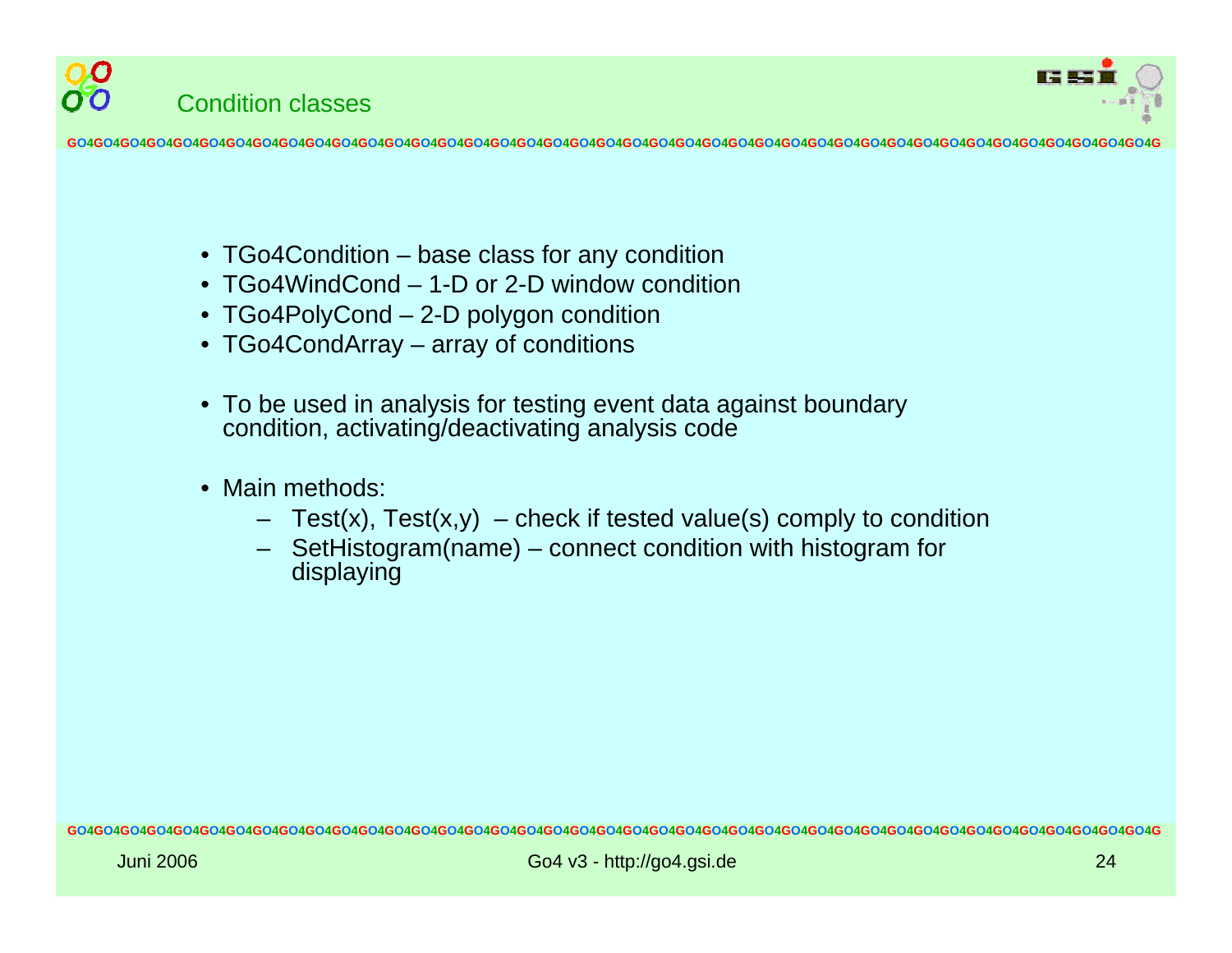



#### Editor for TGo4Condition class

| <b>SECondition</b> editor                              | ■回図 <sup>99</sup> Pane11: His1, cHis1<br>그미지                                                                                             |
|--------------------------------------------------------|------------------------------------------------------------------------------------------------------------------------------------------|
| Analysis/Conditions/cHis1<br>$\text{Uin } 1\text{-D}$  | Apply to all<br>File Edit Options                                                                                                        |
| Returns Result<br>Regular                              | His1<br>Condition histogram 09:14:39<br><b>Gatries</b><br>2.4708856+09                                                                   |
| 7393020<br>478899008<br>80,00%<br>True:<br>All counts: | 1084<br><b>Noar</b><br>982.9<br>RMS<br>6577<br>Underflow<br>25                                                                           |
| $ $ Stats<br>Limits<br>│Draw<br>Mean                   | Overflow<br>ell11121<br>integral<br>1471e+89<br>1.094<br>Skowness                                                                        |
| Xmax: 3086.92<br>Xmin: 2375.52                         | 2.3755E+03<br>$x_1$<br>E0+30880.E<br>$-2.2722m + 0.8$<br>2.7994m+03<br>3.7992m+01<br>2.79798+03<br>$\blacksquare$<br>$Cmax = 7.6331m*06$ |
| Ymin:<br>Ymax:                                         |                                                                                                                                          |
| ×                                                      |                                                                                                                                          |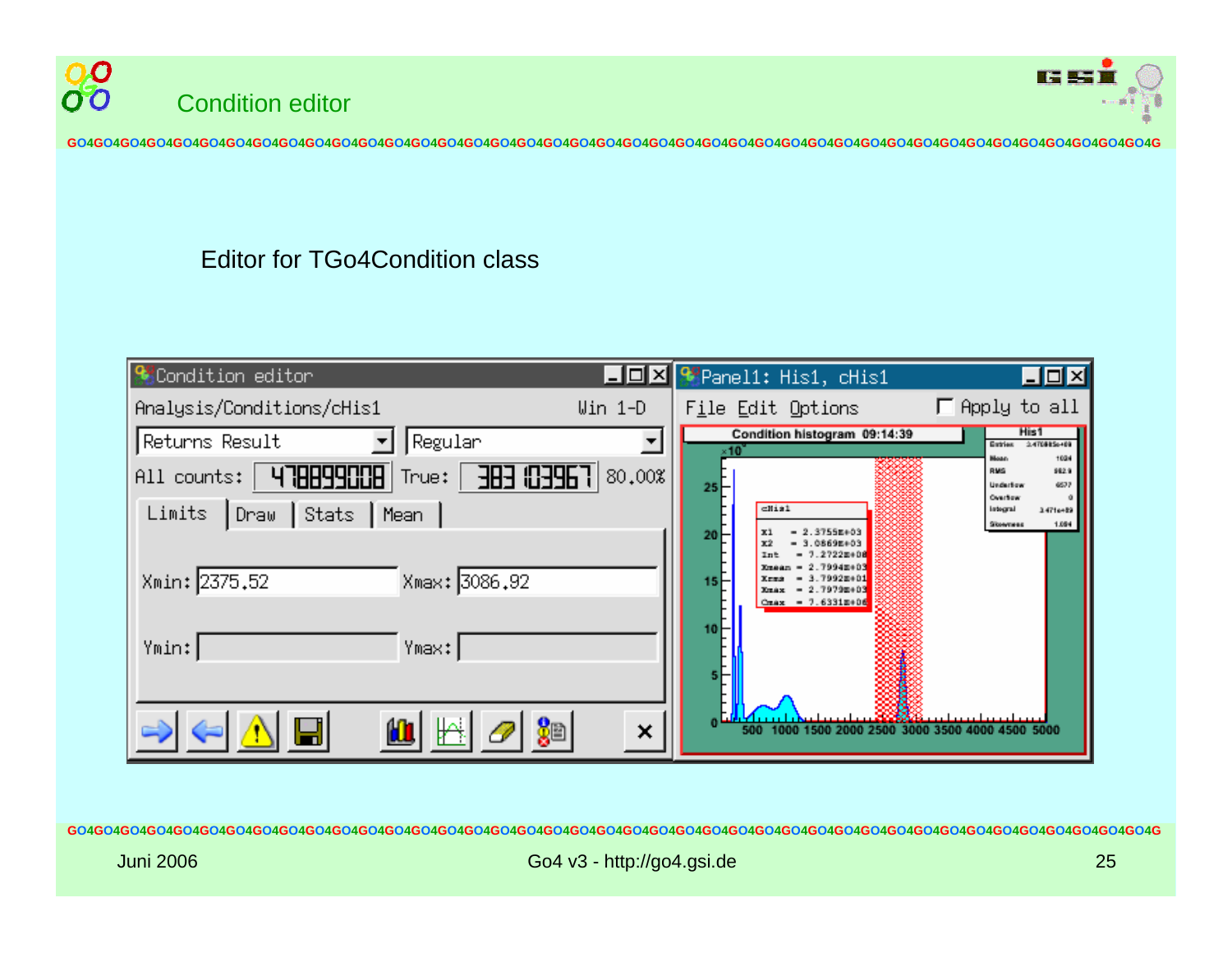

Working with condition editor

**GO4GO4GO4GO4GO4GO4GO4GO4GO4GO4GO4GO4GO4GO4GO4GO4GO4GO4GO4GO4GO4GO4GO4GO4GO4GO4GO4GO4GO4GO4GO4GO4GO4GO4GO4GO4GO4GO4GO4GO4GO4G**

- Activation: double click on condition, condition context menu, drag & drop condition to editor
- Displaying condition on view panel with draw button or drag & drop to viewpanel
- Changing condition values in editor or in view panel
- Update condition in analysis, store / restore condition in file
- $\bullet$ Creating new condition in analysis

O.O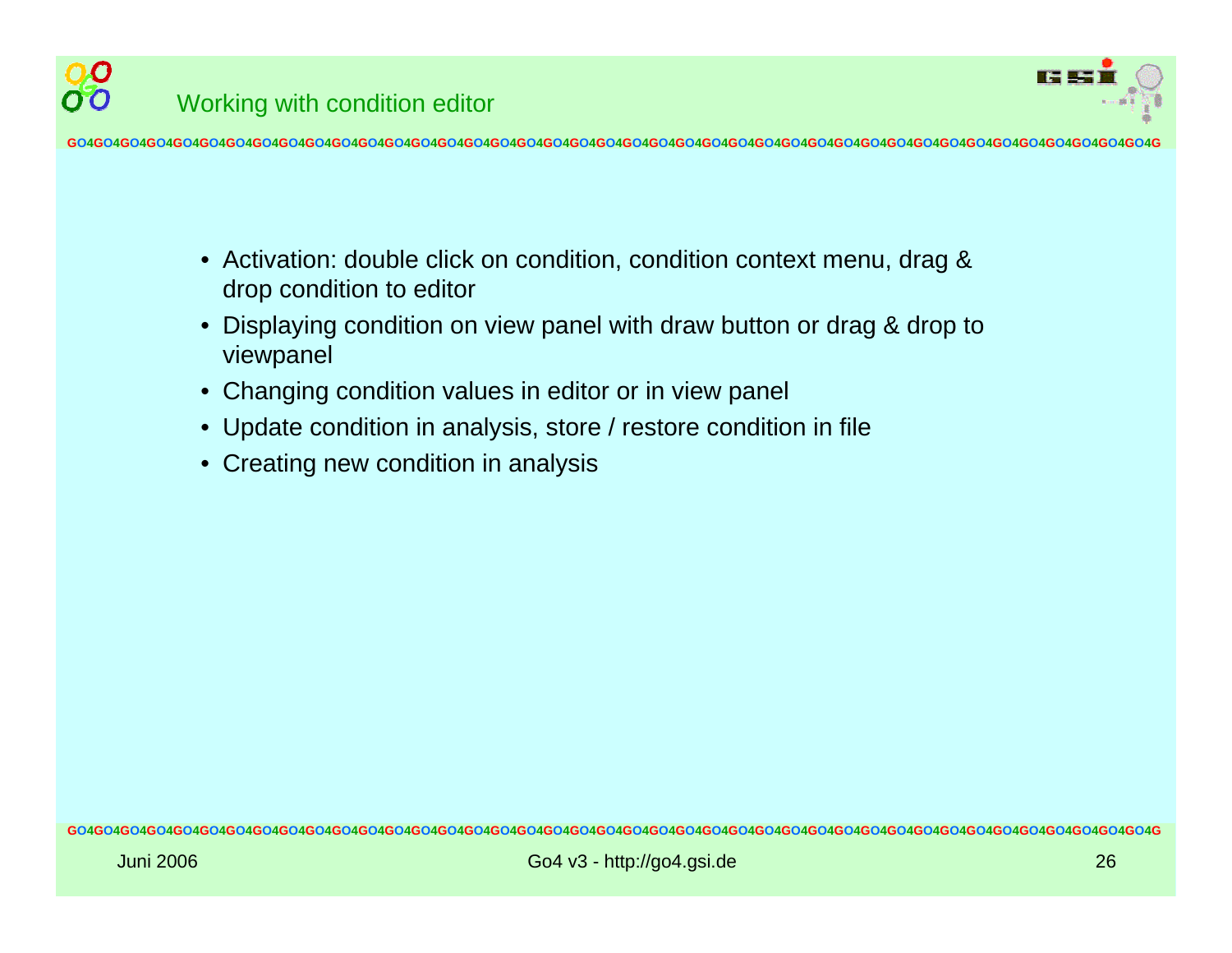



#### Add-on for view panel functionality

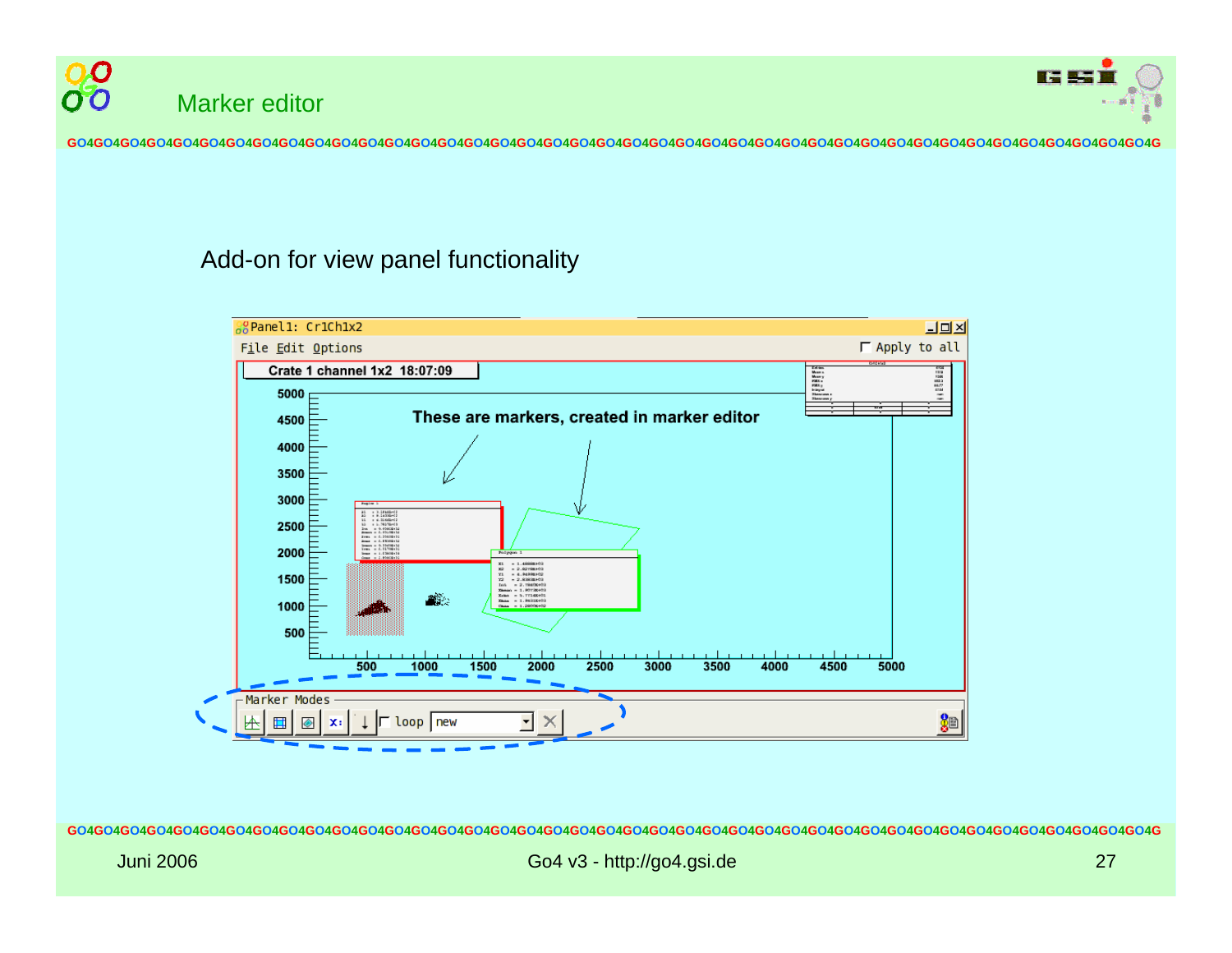

- User can add following objects:
	- 1-D, 2-D or polygon marker
	- Text label
	- –Arrow

Marker editor

00

- Loop mode to add many objects in once
- Select / change / delete specific markers
- •Can be used as reduced condition editor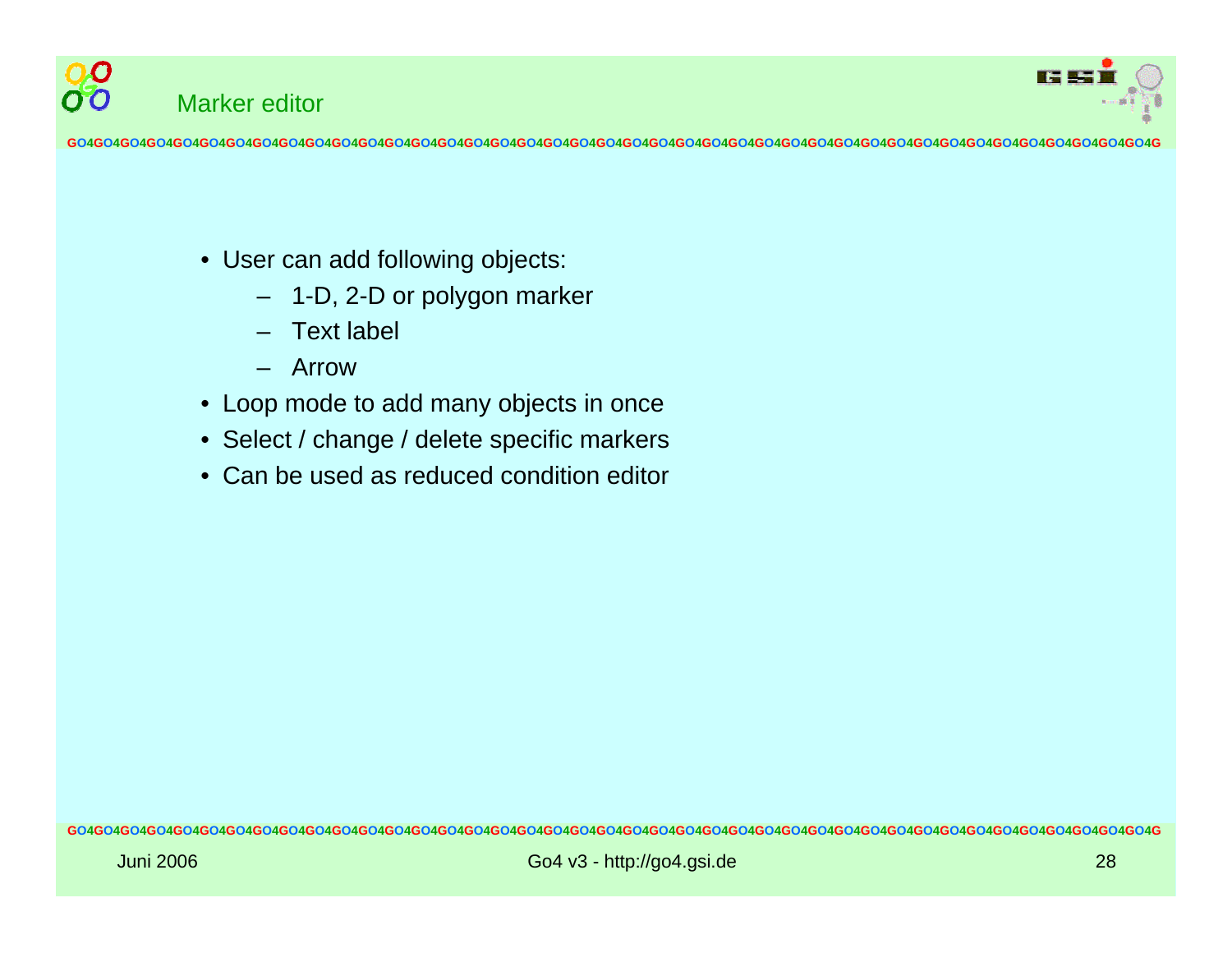



## Editing of local/remote TGo4Parameter objects

|                                            | Get == Go4 v3.0-0beta @Ixq0517 <controller> - [Parameter Editor]</controller> |                      |              |                                                           | $\Box$ o $\bm{x}$                                              |  |  |
|--------------------------------------------|-------------------------------------------------------------------------------|----------------------|--------------|-----------------------------------------------------------|----------------------------------------------------------------|--|--|
|                                            | -TTI 지<br>88 File Tools Analysis Settings Windows Help                        |                      |              |                                                           |                                                                |  |  |
|                                            | Parameter                                                                     |                      |              |                                                           |                                                                |  |  |
| Analysis/Parameters/CaliPar - TXXXCalibPar |                                                                               |                      |              |                                                           | Flags<br>Name<br><b>M</b> Uorkspace                            |  |  |
| ∙Object Members                            |                                                                               |                      |              |                                                           | ि⊞िAnalysis                                                    |  |  |
|                                            | <b>Name</b>                                                                   | <b>Type</b>          | Value        | Comments                                                  | ⊞் ⊟Histograms<br><b>⊡ Conditions</b>                          |  |  |
|                                            | fdA[0]                                                                        | Double t             |              | 1.906823 Calibration polynom coeff                        | <b>■P</b> arameters                                            |  |  |
|                                            | fdA[1]                                                                        | Double t             |              | 0.003414 Calibration polynom coeff                        | -- <mark>123</mark> XXXPar 1                                   |  |  |
|                                            | fdA[2]                                                                        | Double t             |              | 0.000000 Calibration polynom coeff                        | -- <mark>123</mark> XXXPar 2                                   |  |  |
|                                            | fdA[3]                                                                        | Double t             |              | 0.000000 Calibration polynom coeff                        | - <mark>123</mark> sizefitter<br>- <mark>123</mark> specfitter |  |  |
|                                            | fbRecalibrate                                                                 | Bool t               |              | 1Set to kTRUE to make calibration fit in upd              | <del>' <mark>123</mark> C</del> aliPar                         |  |  |
|                                            | fbReadDatabase                                                                | Bool t               |              | OSet to kTRUE to re-read energies from exter              | <b>DynamicLists</b>                                            |  |  |
|                                            | lfxDatabase                                                                   | TString              |              | calilines.txt Filename for ascii file with linesname - en | <b>E</b> Trees                                                 |  |  |
|                                            | fiLinesChannel[2]                                                             | Int t                |              | 650 Centroid channel numbers for fitted lines             | ⊡ <b>i</b> Pictures                                            |  |  |
|                                            | ffLinesEnergy[0]                                                              | Float t              |              | 1.486708 Database energies of calibration lines           | <b>Canvases</b>                                                |  |  |
|                                            | fxLinesNames[O]                                                               | TString              | AlKa         | Database names of calibration lines.                      | 由 EventOb.jects                                                |  |  |
|                                            | ∣fxLinesFinder                                                                | TP-AF1++-px          |              | Fitter to search lines                                    | E- UserOb.jects                                                |  |  |
|                                            | fxCalibrator                                                                  | <b>Modify Fitter</b> |              | Fitter for calibration of channel/energies                |                                                                |  |  |
|                                            | fxGraphName                                                                   | Edit                 | Calibration  | Name of the graph to contain the calibratid               |                                                                |  |  |
|                                            | fxSpectrumName                                                                | TString              | Cr1Ch01      | Name of the calibration spectrum histogram                |                                                                |  |  |
|                                            | мI                                                                            |                      |              | $\blacktriangleright$                                     |                                                                |  |  |
|                                            | H                                                                             |                      |              | ×                                                         |                                                                |  |  |
|                                            | ခြိတ်<br>R3G-2                                                                |                      | Current Ev/s | <b>I-HI-S</b> Average Ev/s<br>Ч<br>ls.                    | <b>EPBB2</b><br>Events 2005-10-06 10:51:13                     |  |  |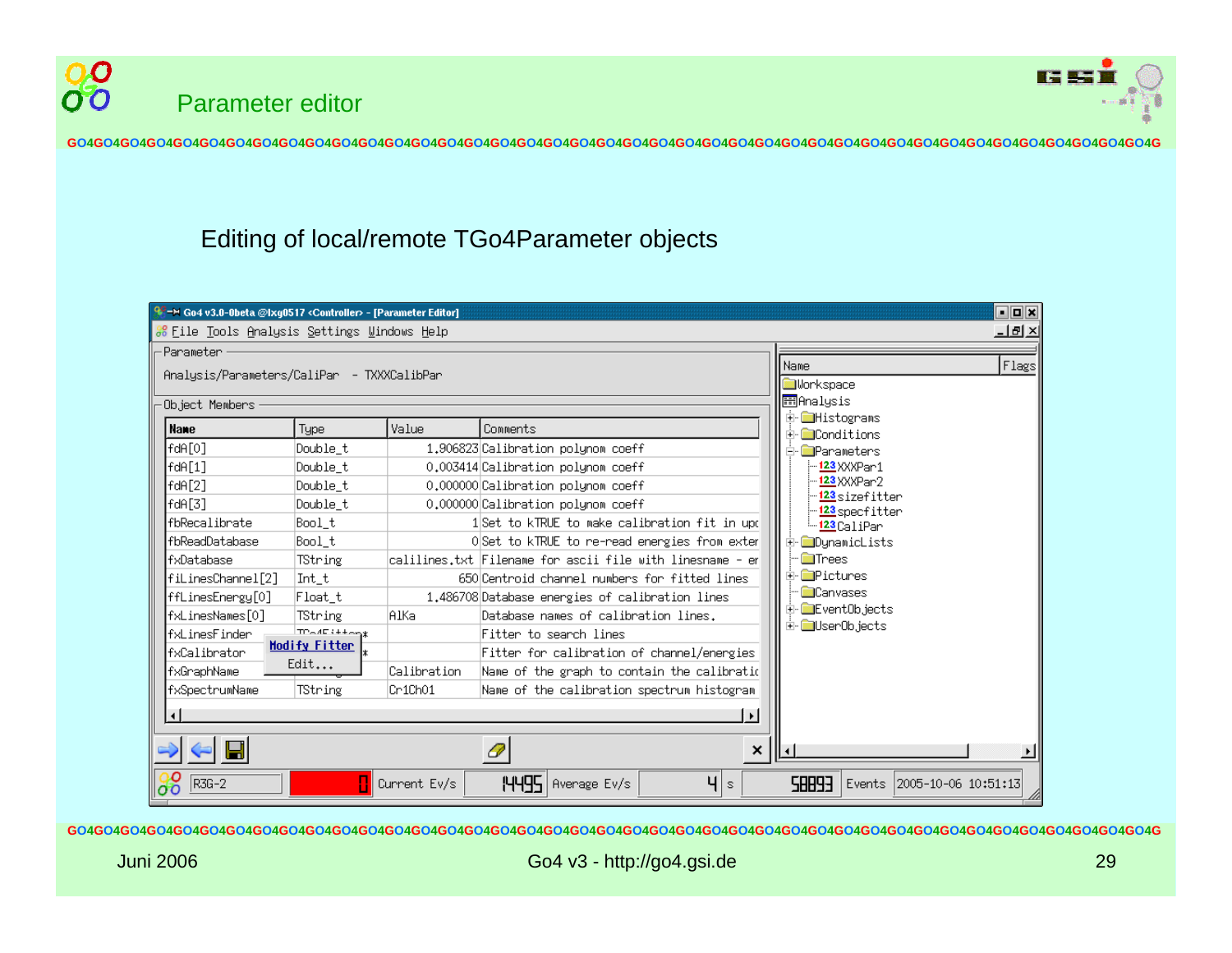

- User classes, derived from TGo4Parameter, should be used as coefficients table
- TGo4Parameter::UpdateFrom() method can be implemented for user control how values will be assigned in the analysis
- For simple cases UpdateFrom() implementation is no longer required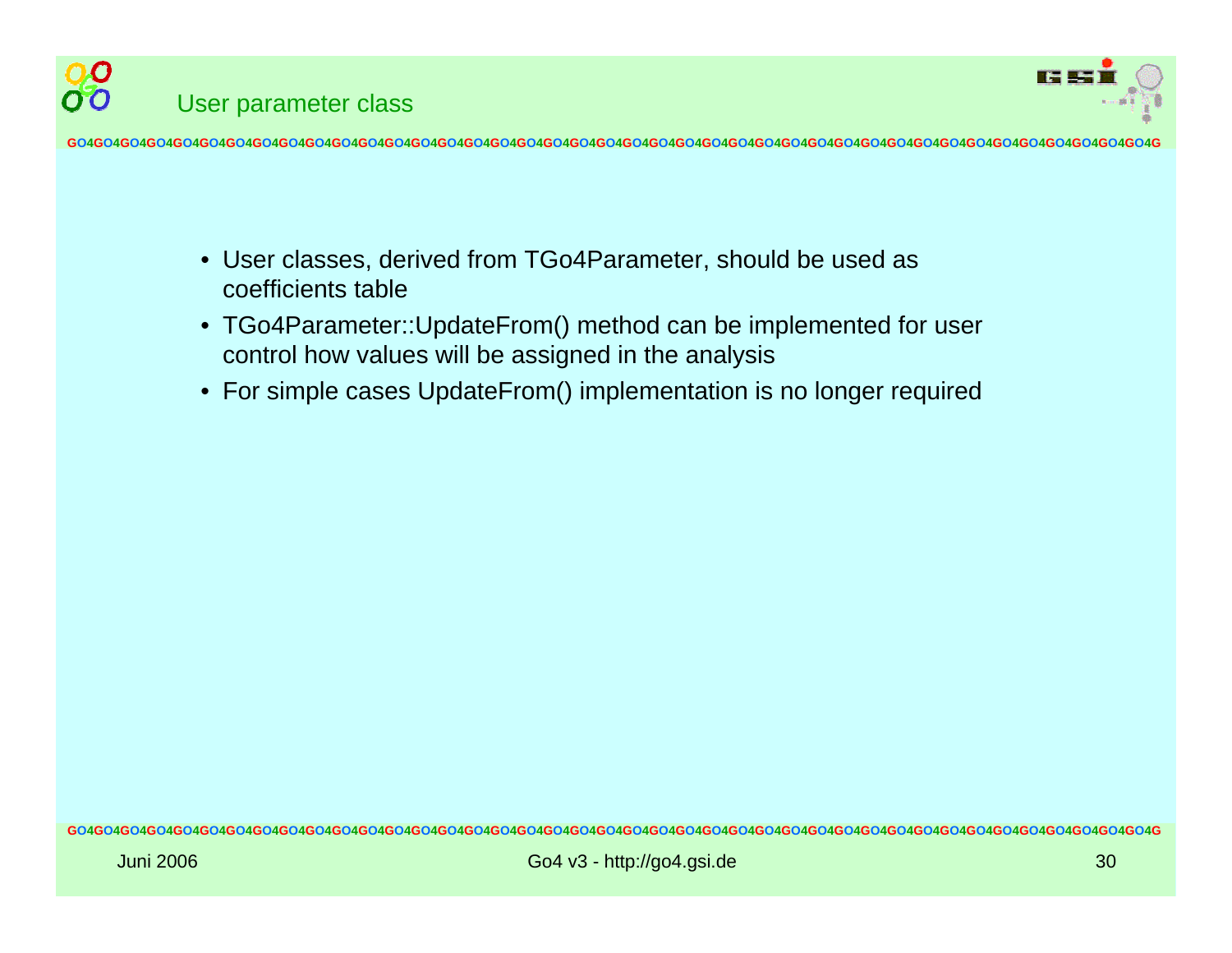

- •Basic data types, array of basic data types, TString and TGo4Fitter are supported for editing
- Array contents can be expanded / shrinked
- Comments in class declaration are visible in parameter editor
- •Class library **is not required** for parameter editing (only for file I/O)
- •Parameter can be updated in analysis or stored / restored in file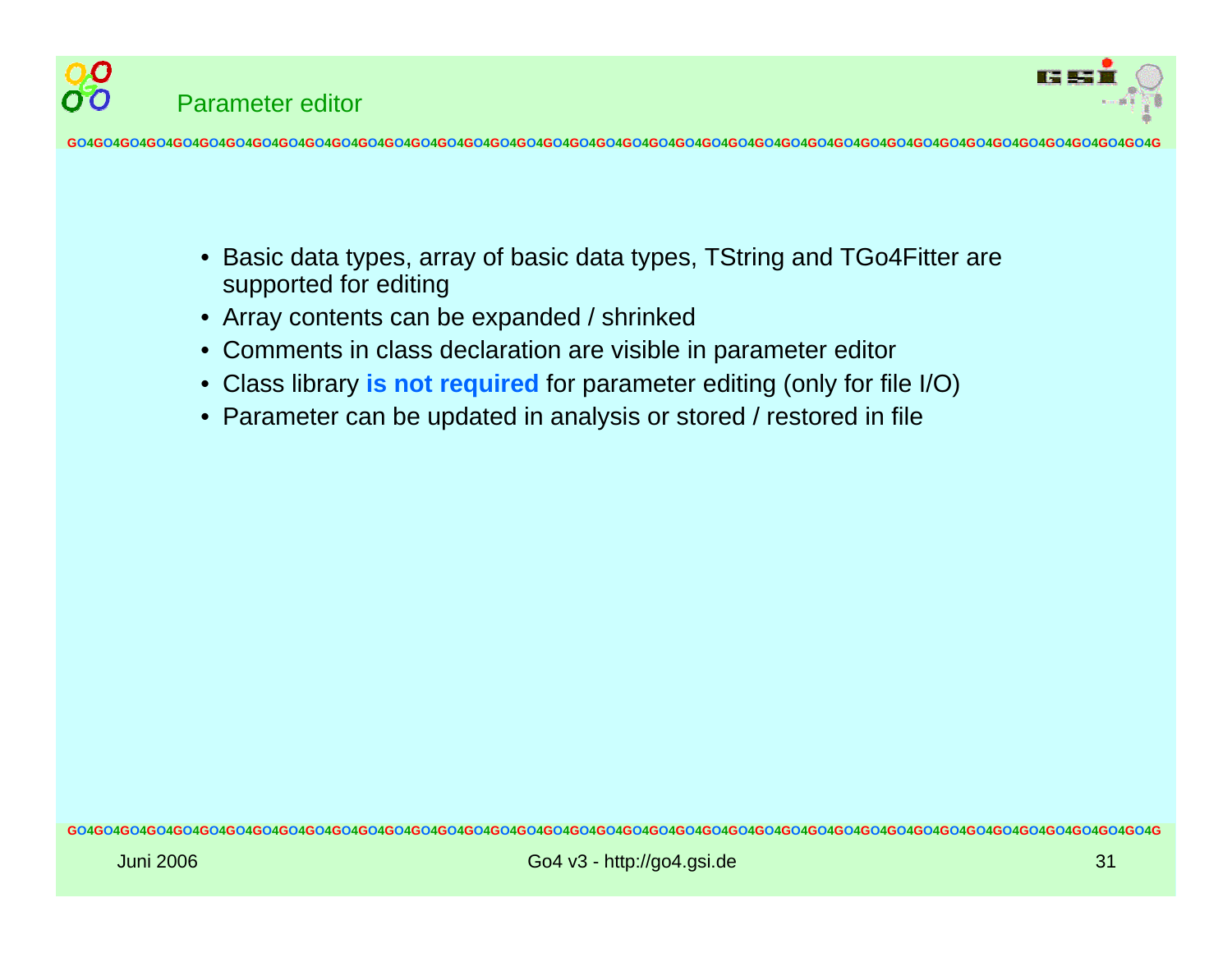



### For fast histogramming without code changing

| <b>SODynamic List Editor</b>                | $\Box$ |  |  |  |
|---------------------------------------------|--------|--|--|--|
| - Entry: TGo4HistogramEntry                 |        |  |  |  |
| <b>▽ enable Analysis/DynamicLists/entry</b> |        |  |  |  |
| -Histogram                                  |        |  |  |  |
| Analysis/Histograms/t remotethisto          |        |  |  |  |
| <b>Condition TreeDraw</b><br>Event data     |        |  |  |  |
| X Go4Element/fiCrate1[1]                    |        |  |  |  |
|                                             |        |  |  |  |
| Z                                           |        |  |  |  |
|                                             |        |  |  |  |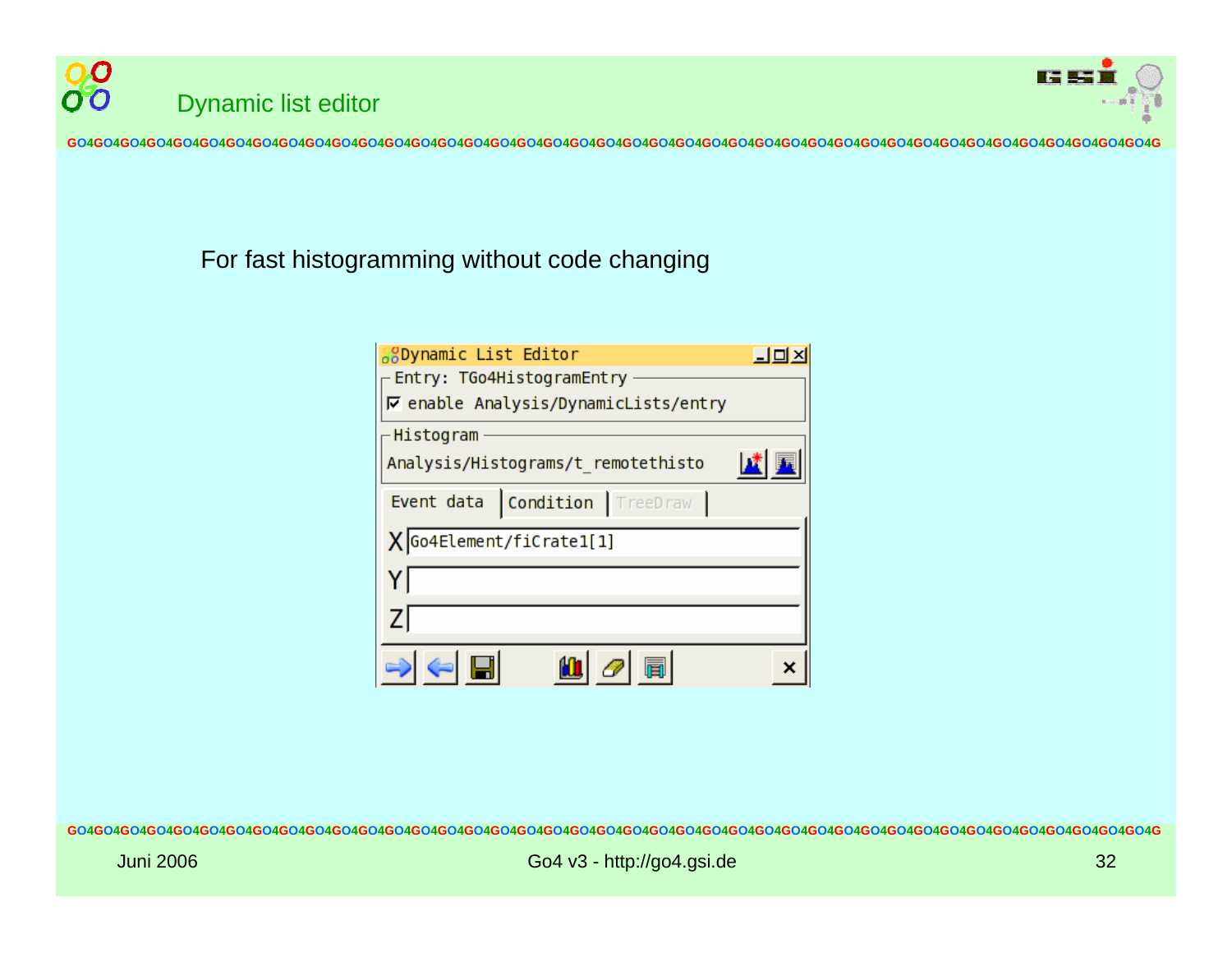



- Browser displays analysis event structure and opened tree in analysis
- These data updated once per event and therefore can be used for histogramming
- Two alternatives for dynamic histogramming:
	- over any element(s) in events structures, including condition
	- TTree::Draw() operation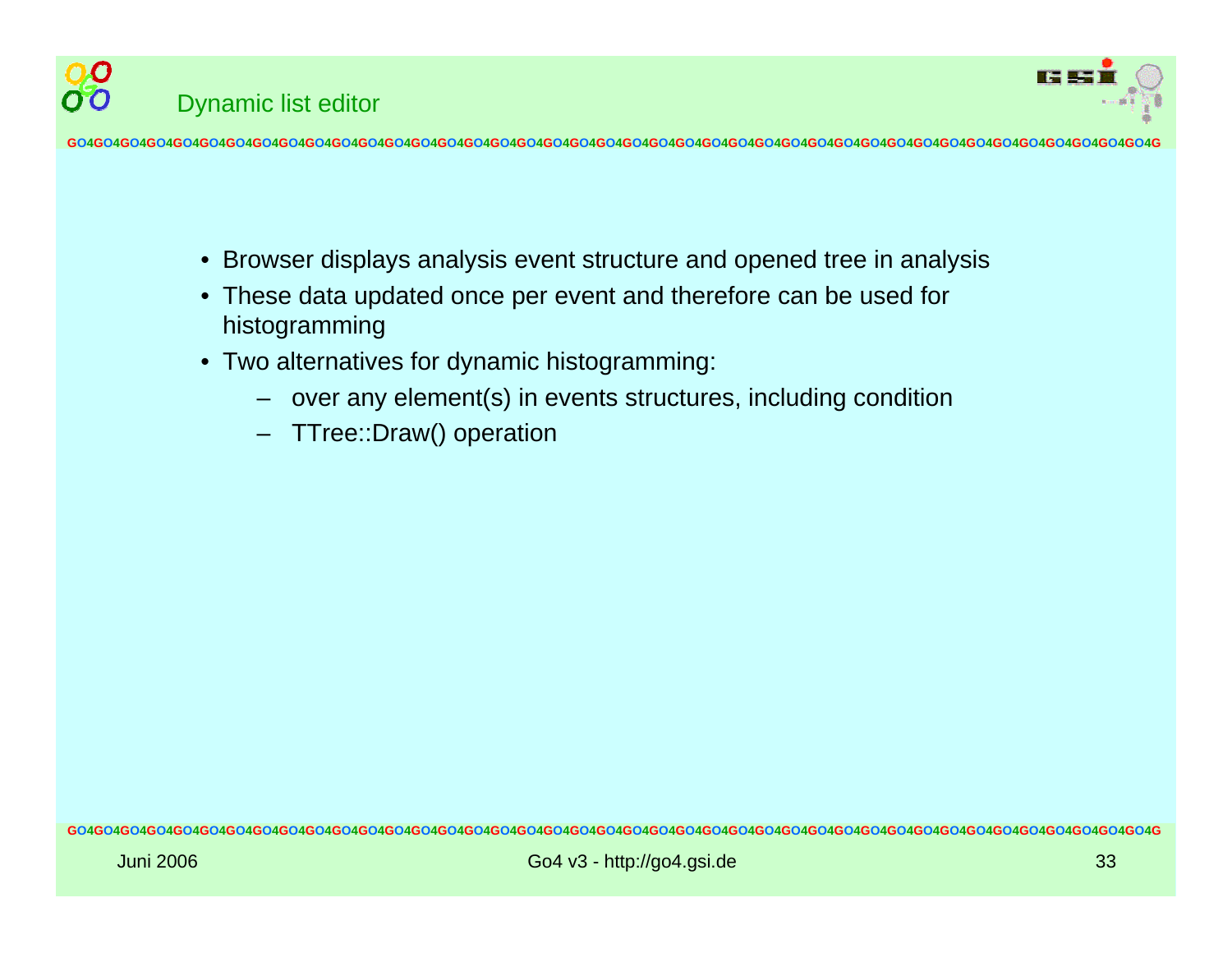



Fitting interactively and in code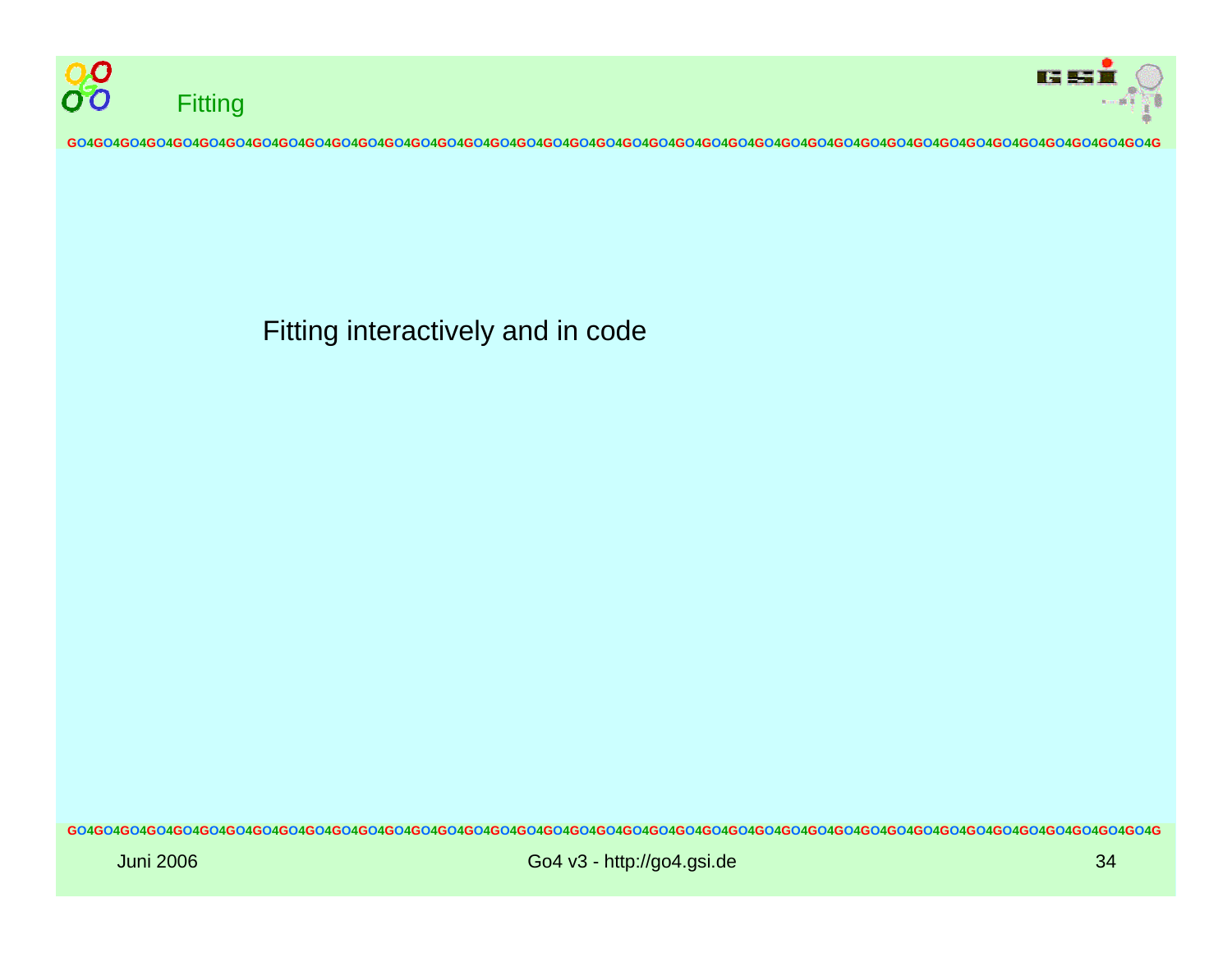



- •**Fit panel in Go4**
- •**Use of TGo4Fitter in macro**
- •**• Reuse of fitter in GUI / Analysis**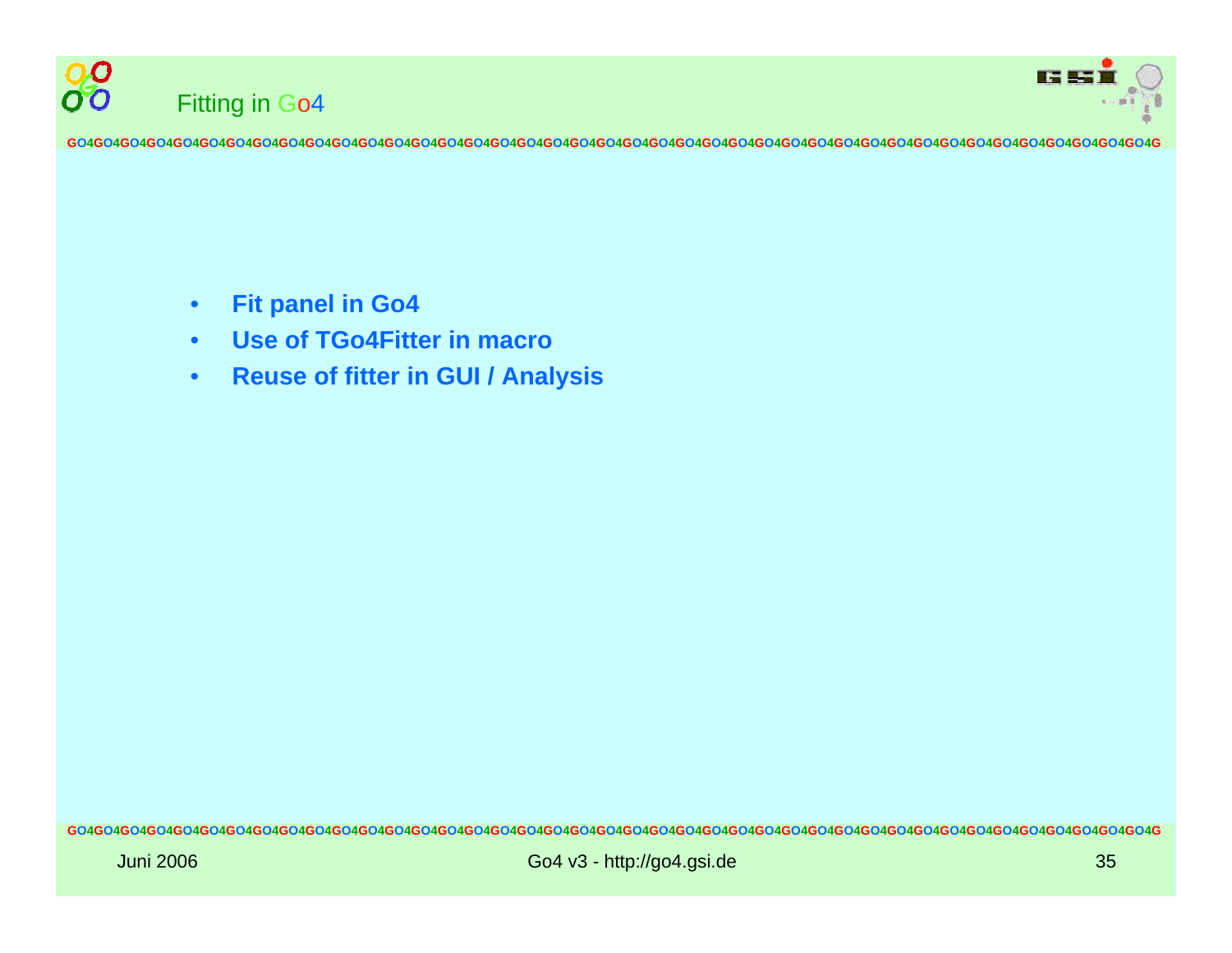



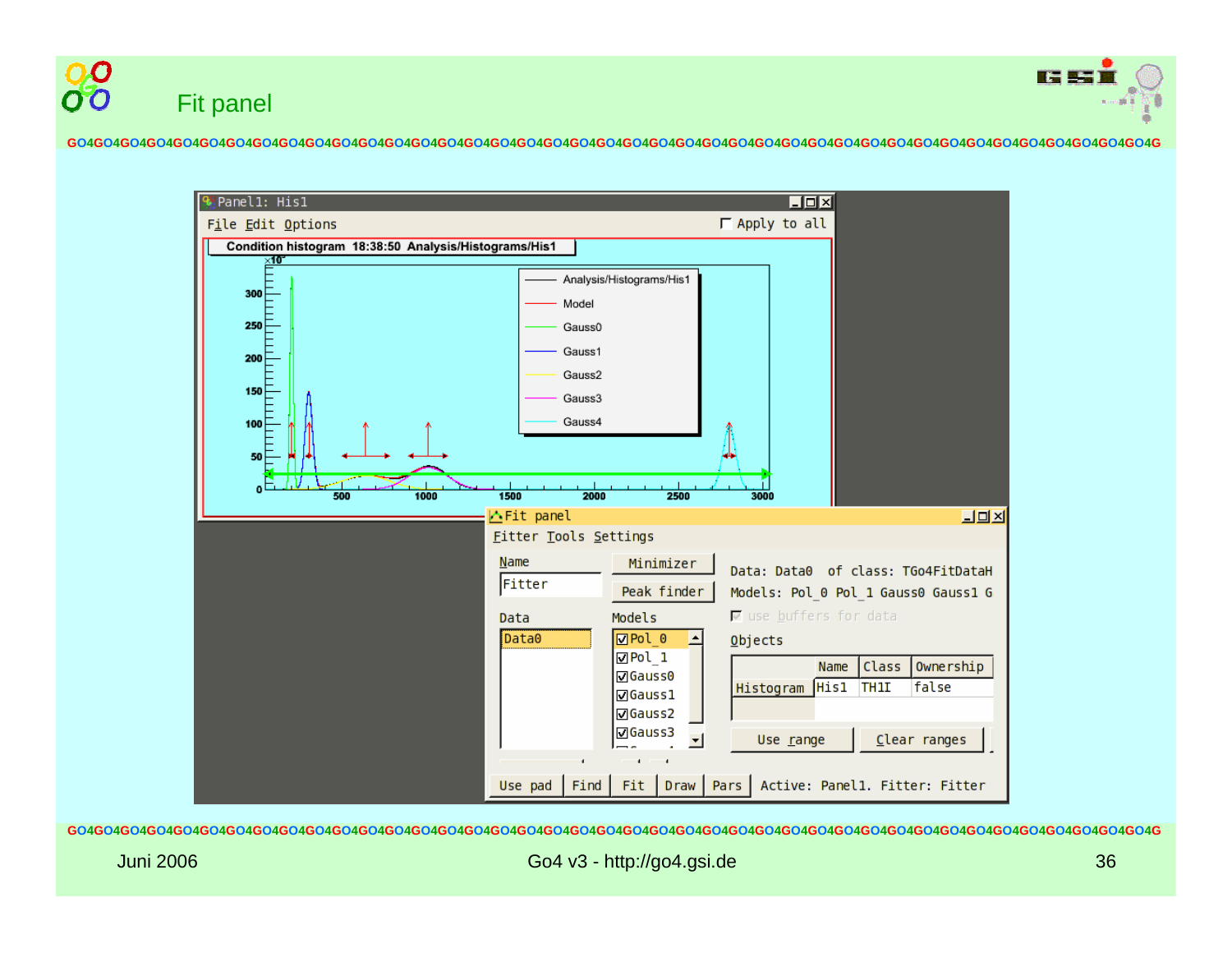

0.O

- Fitting of histograms / graphs for any kind of model
- Peak finder
- $\bullet$ Manual change of model components / fit parameters
- $\bullet$ Fitting and parameters view, parameters output
- Fit panel menu commands
- Different display modes:
	- show only model
	- show model components
	- use different panel for drawing
- •Store fitter in file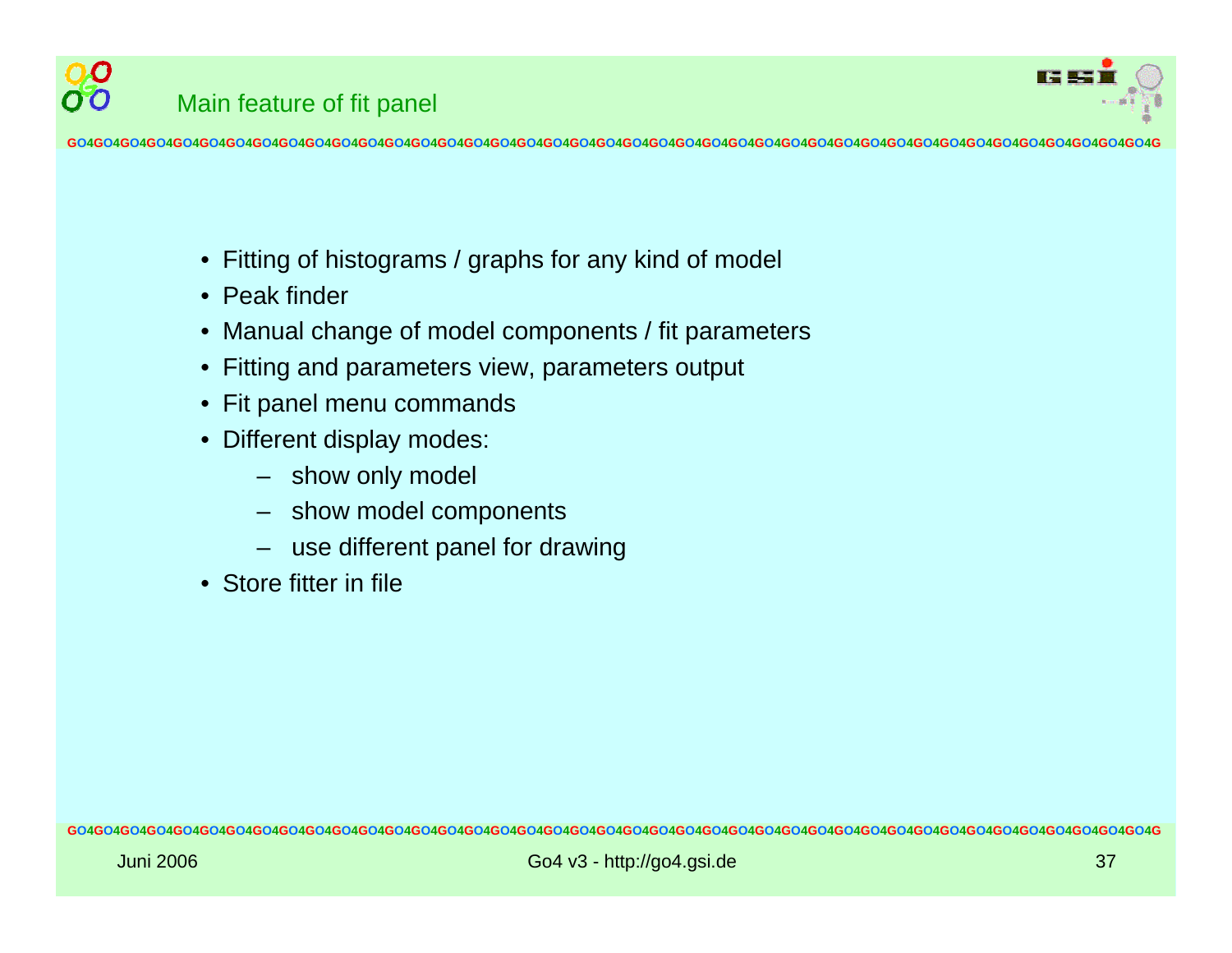

O O Using TGo4Fitter in macros

- •Can be used without rest Go4 framework
- $\bullet$ Just gSystem->Load("libGo4Fit.so") befor e usage
- \$GO4SYS/Go4FitExample package with many different examples of TGo4Fitter usage
- Can be used as macros or compiled into executable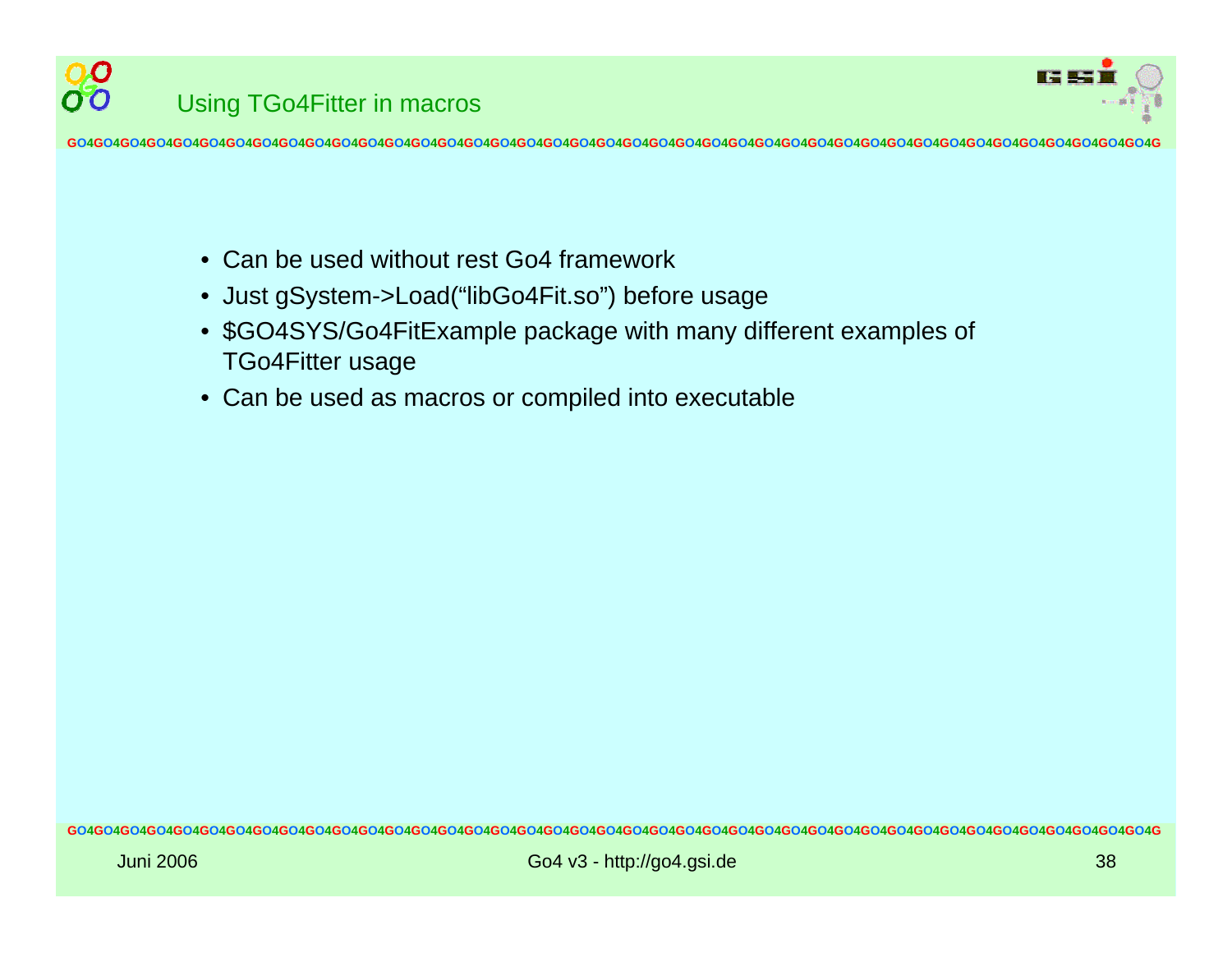



// create fitter, select fit function and add standard actions list TGo4Fitter fitter("Fitter", T Go4Fitter::ff\_ML\_Poisson, kTRUE);

```
// add histogram to fitter, which should be fitted
 fitter.AddH1("data1", GetHistogram("hDeg120_P_c"), kTRUE, 2200., 2900.);
```

```
// create polynom
of first order
 fitter.AddPolynomX("data1", "Pol", 1);
```

```
// create two gaussians
 fitter.AddGauss1("data1", "Gauss1", 2553., 15.);
 fitter.AddGauss1("data1", "Gauss2", 2672., 15.);
```

```
// execute all actionsfitter.DoActions();
```
// draw data, full model and two gaussains fitter.Draw("#data1,Gauss1,Gauss2");

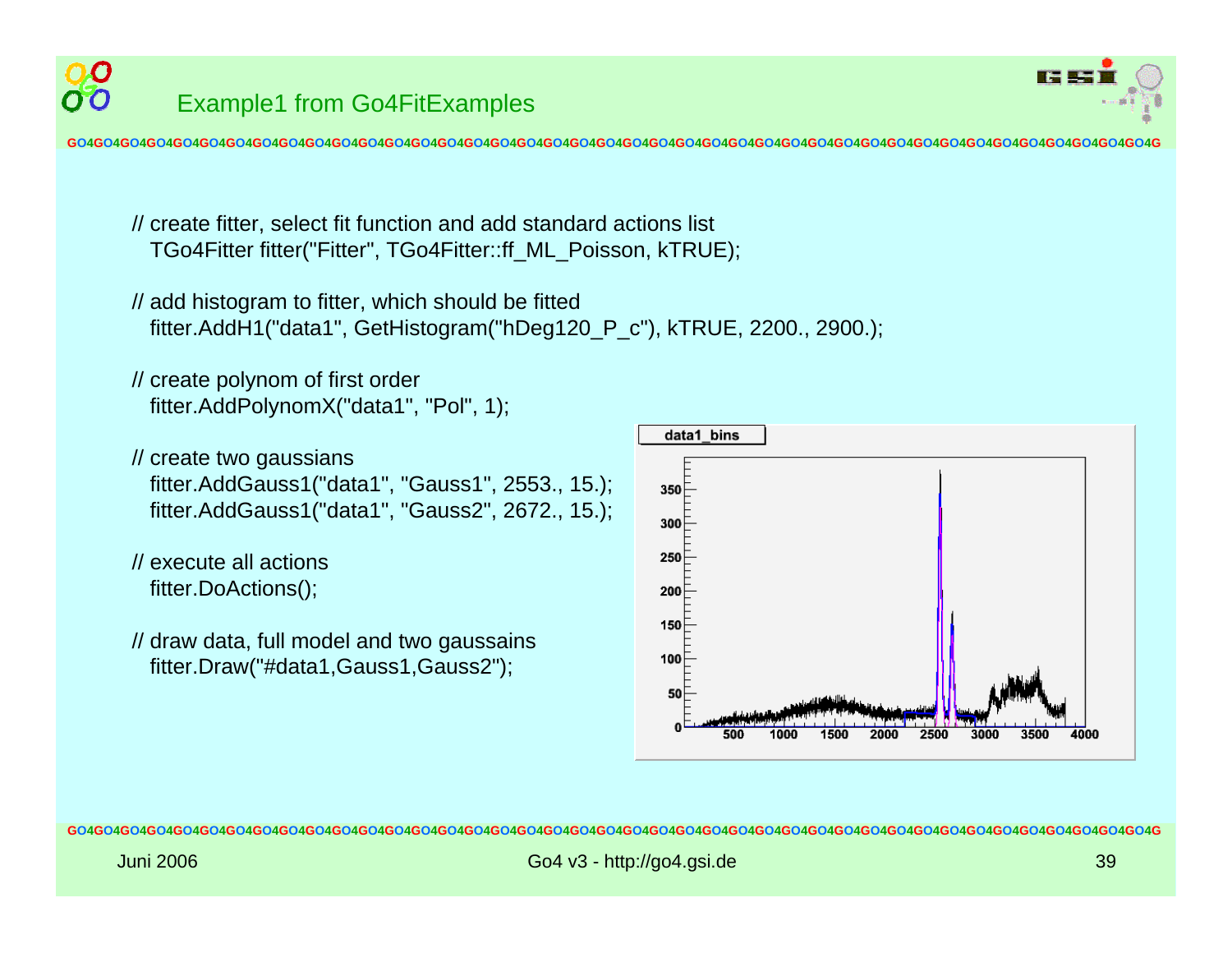

•Store fitter in macro:

> TFile\* f = TFile::Open("fitter.root","recreate"); fitter.ClearObjects(0, kFALSE); // do not store histos with fitter fitter.Write(); delete f;

- •Load file with fitter in Go4 browser
- •Drop fitter on histogram to be fitted
- •Press **Fit** button

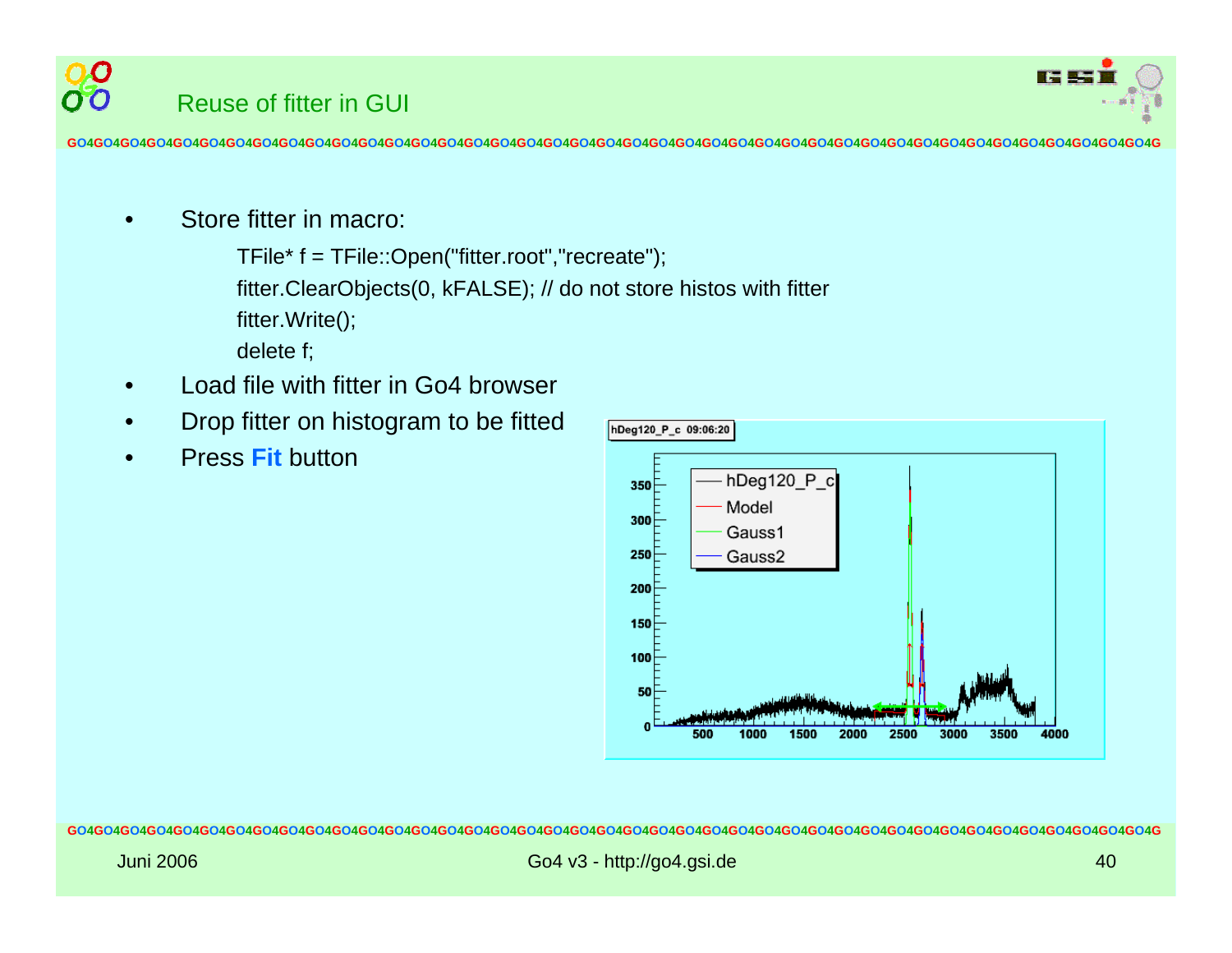

- Do fitting in fit panel
- Store fitter in file (via browser)
- Load fitter in macro and assign histograms:

```
// read fitter from file TFile* f = TFile::Open("fitter2.root");
TGo4Fitter* fitter = (TGo4Fitter*) f->Get("Fitter");
delete f;
if (fitter=
=0) return;
```

```
// set histogram in fitter
fitter->SetObject("data1", GetHistogram("hDeg120_P_c"), kTRUE);
```

```
// m
ake fitting
fitter->DoActions();
```

```
// just draw fitter
fitter->Draw("#data1,Gauss1,Gauss2");
```
•Repeat fitting as many time as necessary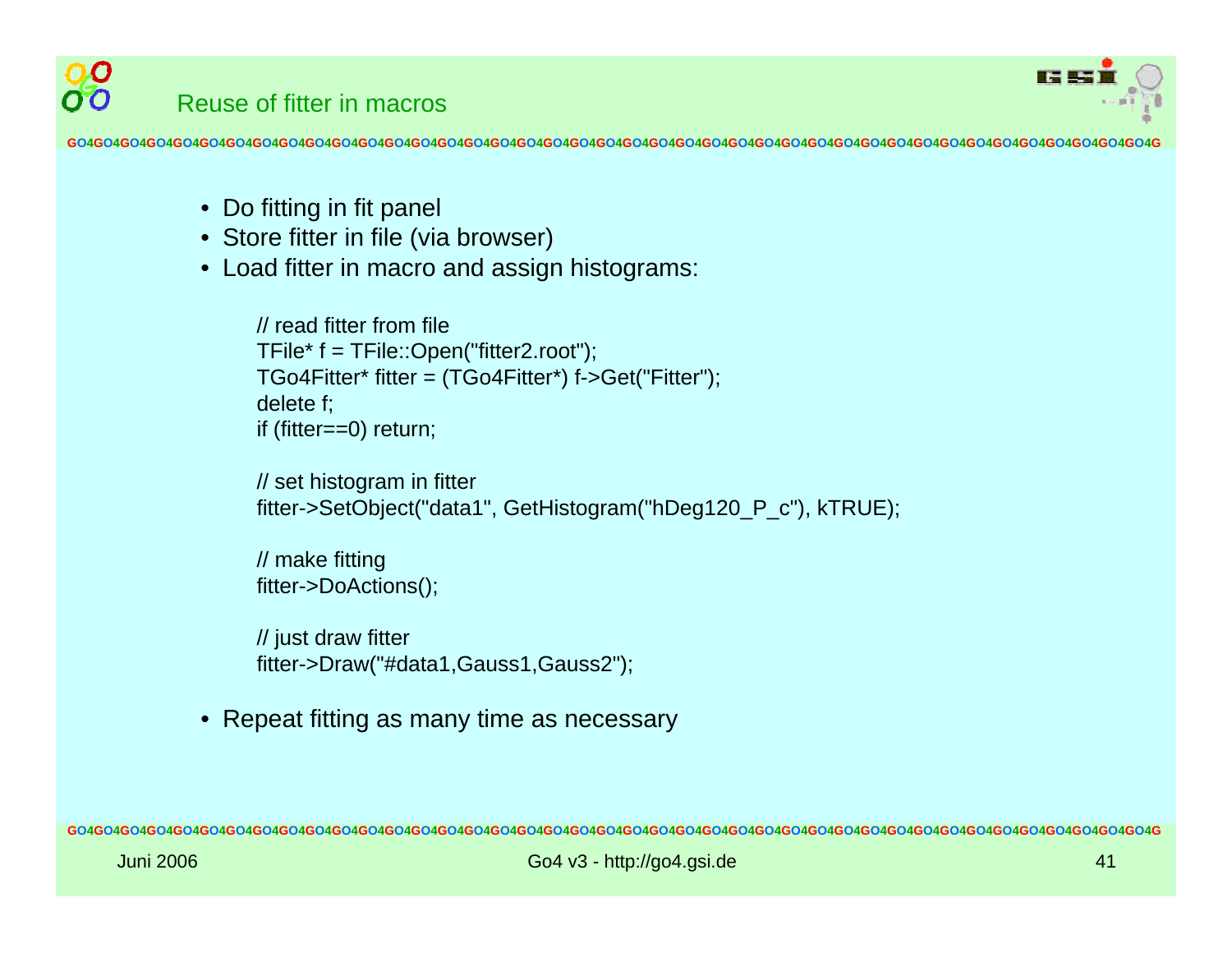

- Simultaneous fit of several histograms
- •Fitting model definition via TFormula, sample histogram or shared library
- •Different range s ettings
- Two-dimensional histograms fit
- See Fit tutorial on Go4 webpage
- Most are supported by " Expert" mode in the Fit panel

00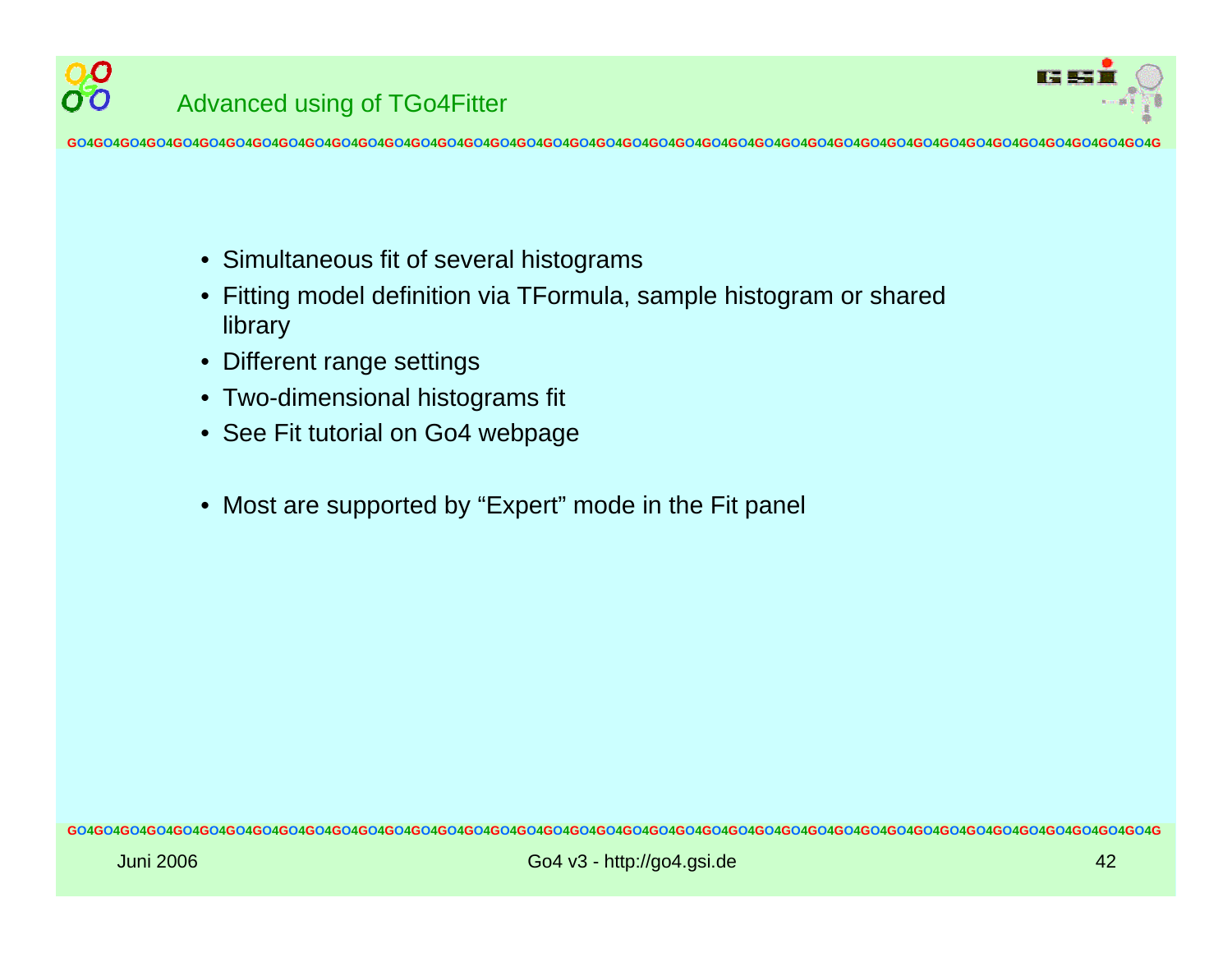



How to write user GUI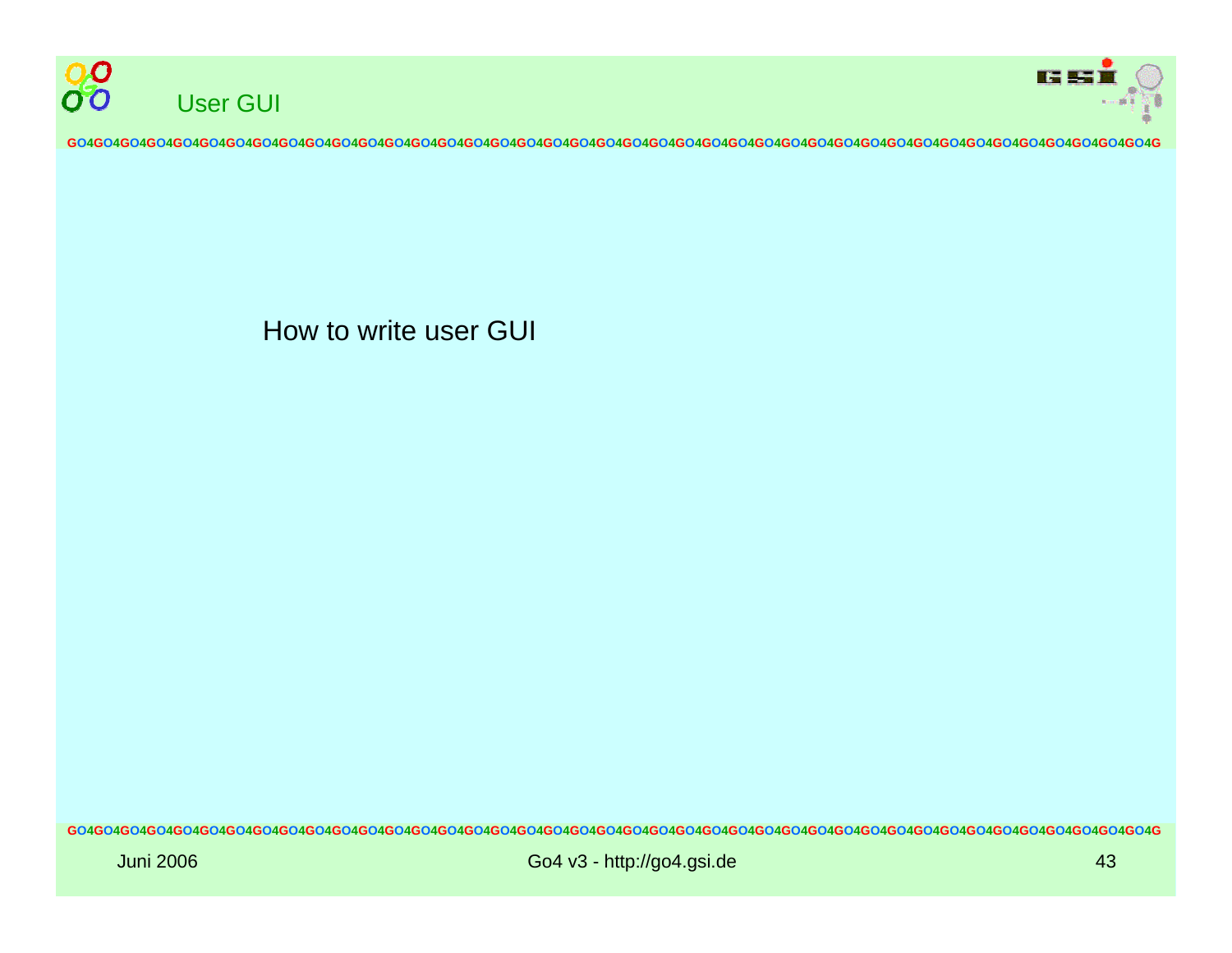

88

**GO4GO4GO4GO4GO4GO4GO4GO4GO4GO4GO4GO4GO4GO4GO4GO4GO4GO4GO4GO4GO4GO4GO4GO4GO4GO4GO4GO4GO4GO4GO4GO4GO4GO4GO4GO4GO4GO4GO4GO4GO4G**

- •**User GUI basics**
- •**Standard User GUI example**
- $\bullet$ **Functionality of QGo4Widget**
- •**Getting started with own GUI**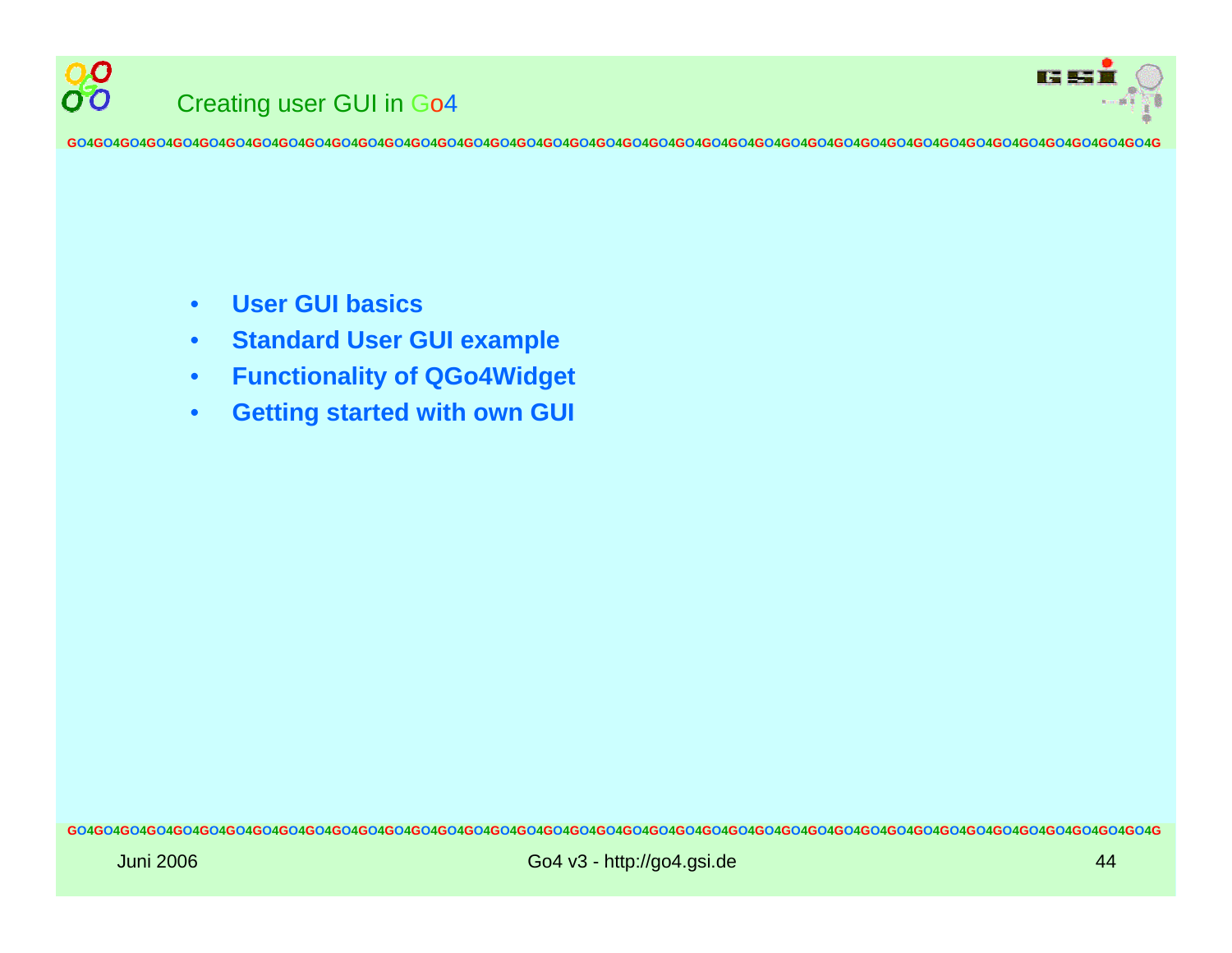



- User GUI is must be placed in shared library
- • GO4USERGUI shell variable should specify path and name of shared library
- StartUserPanel() function must be defined
- Top-level widget must be inherited from QGo4Widget class, no extra classes
- Plugin for Qt designer can be generated by:
	- make plugin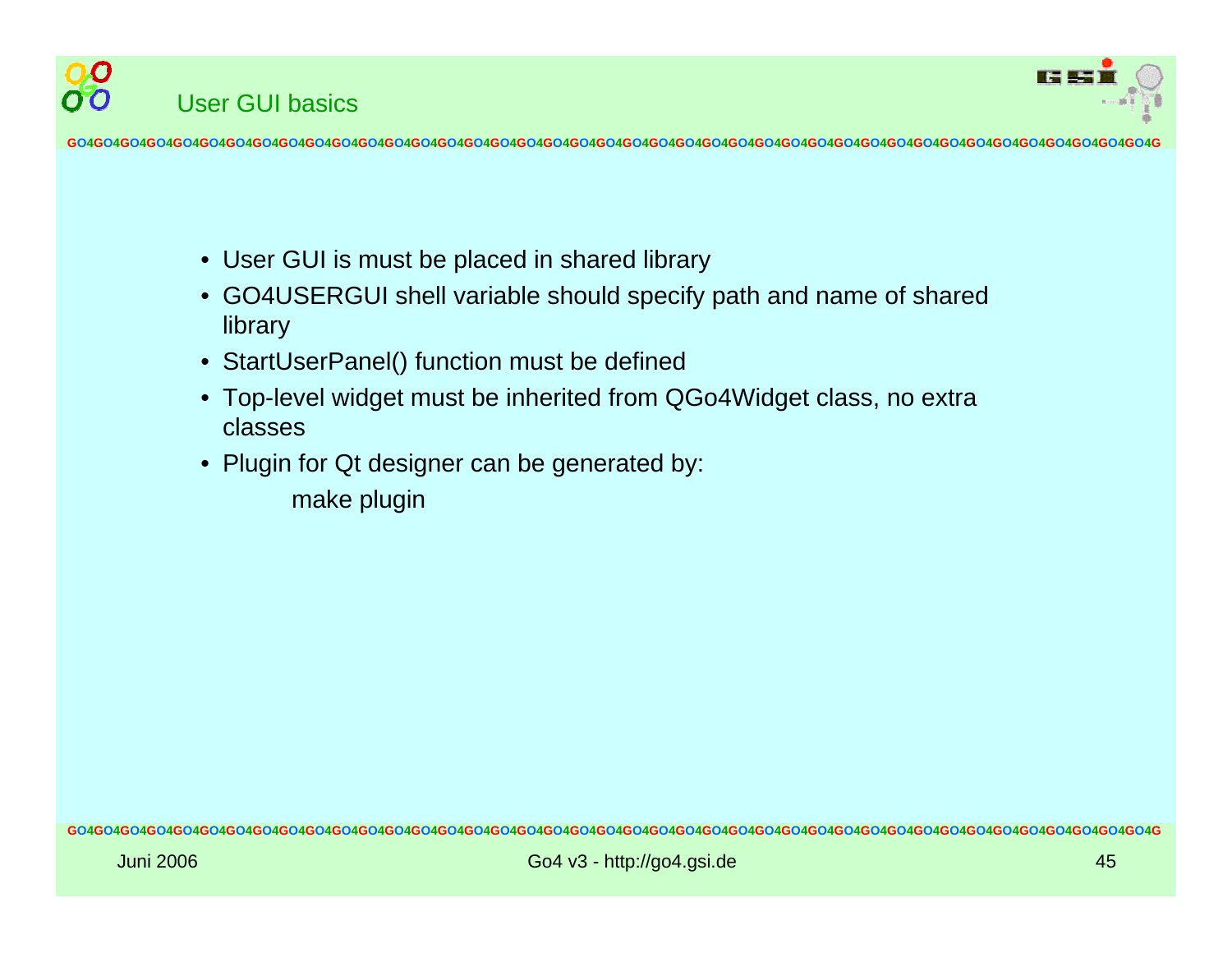

- In GO4SYS/Go4UserGUI
- •Contains one widget, inherited from Q Go4Widget
- Shows:

User G UI example

00

- drag & drop items from browser
- draw / edit / info of any item
- object update/delete notification
- usage of QtRoot canvas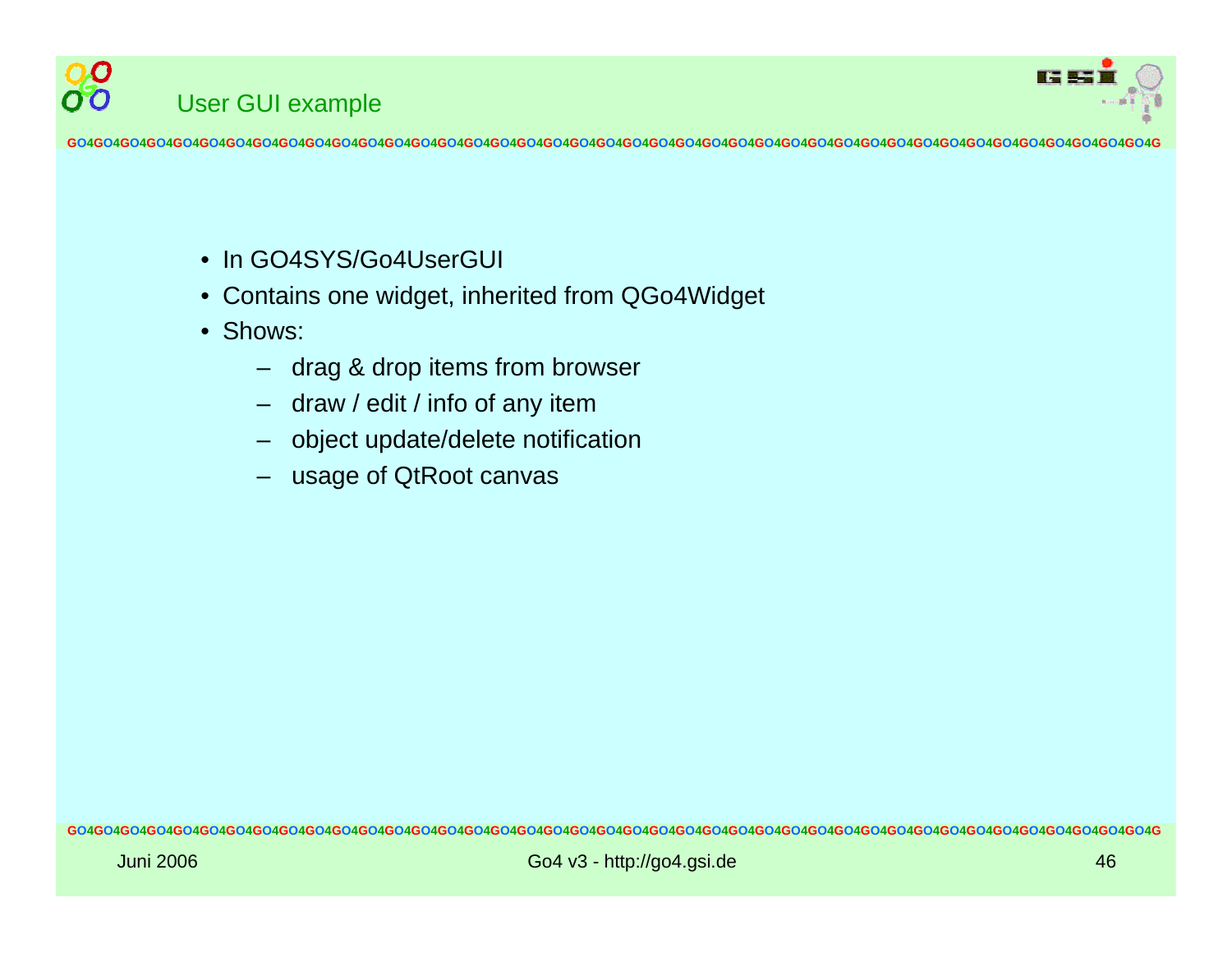

Via two virtual methods of Q Go4Widget:

User G UI drag & drop

- bool IsAcceptDrag(itemname, class, kind)
	- Here user should decide if item of that class and kind (object, parameter, tree leasf, event and so on) can be accepted or not
- void DropItem(itemname, cl, kind)
	- when drag is accepted and user drop item on panel, any action can be done. In example label is updated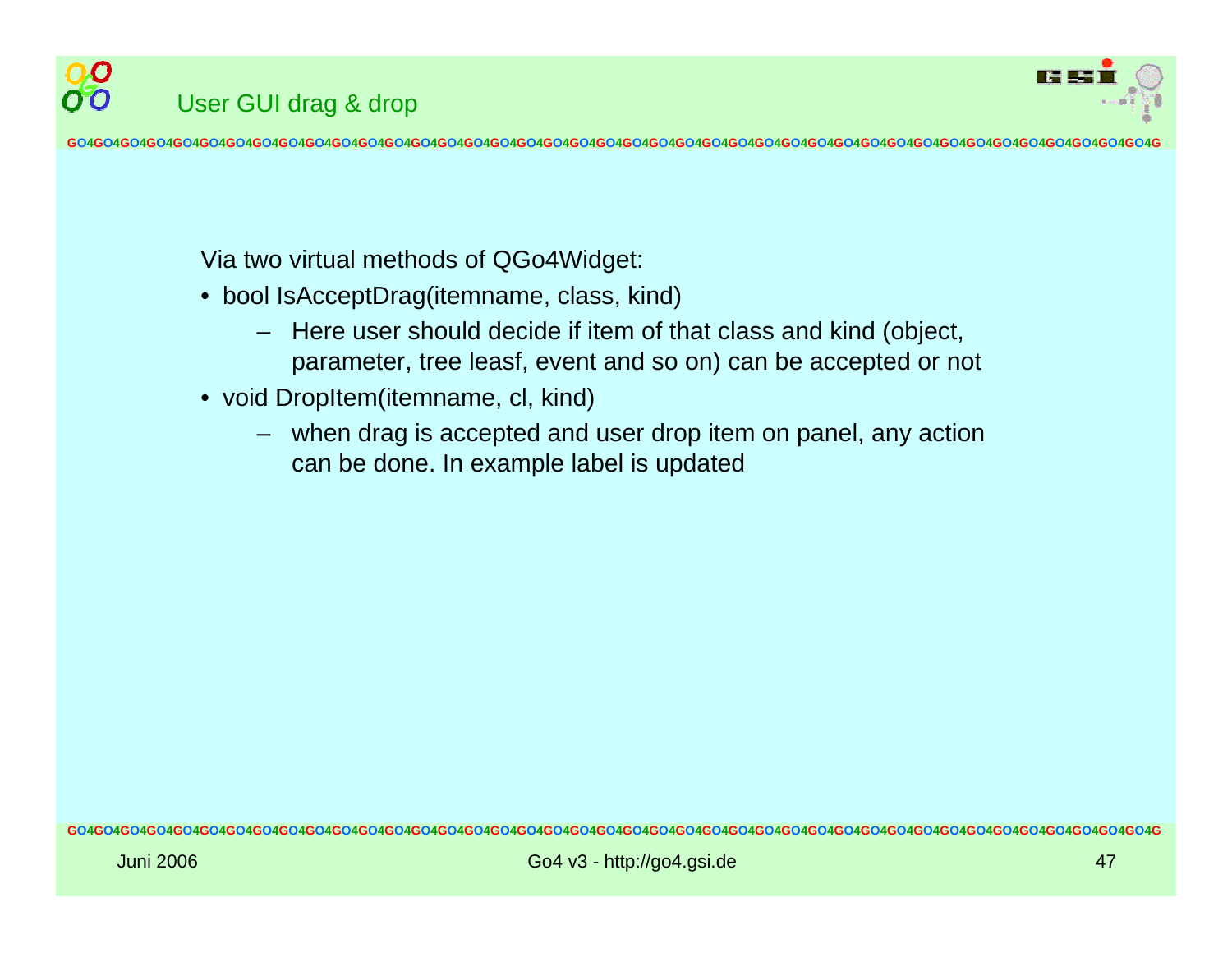

- Many useful methods of QGo4Widget:
	- EditItem(const char\* itemname)
	- DrawItem(const char\* itemname)
	- ShowItemInfo(const char\* itemname)
	- SaveItemToFile()
	- UpdateItemInAnalysis()
- •Methods of TGo4Interface, TGo4BrowserProxy and TGo4An alysisPr oxy also accessi ble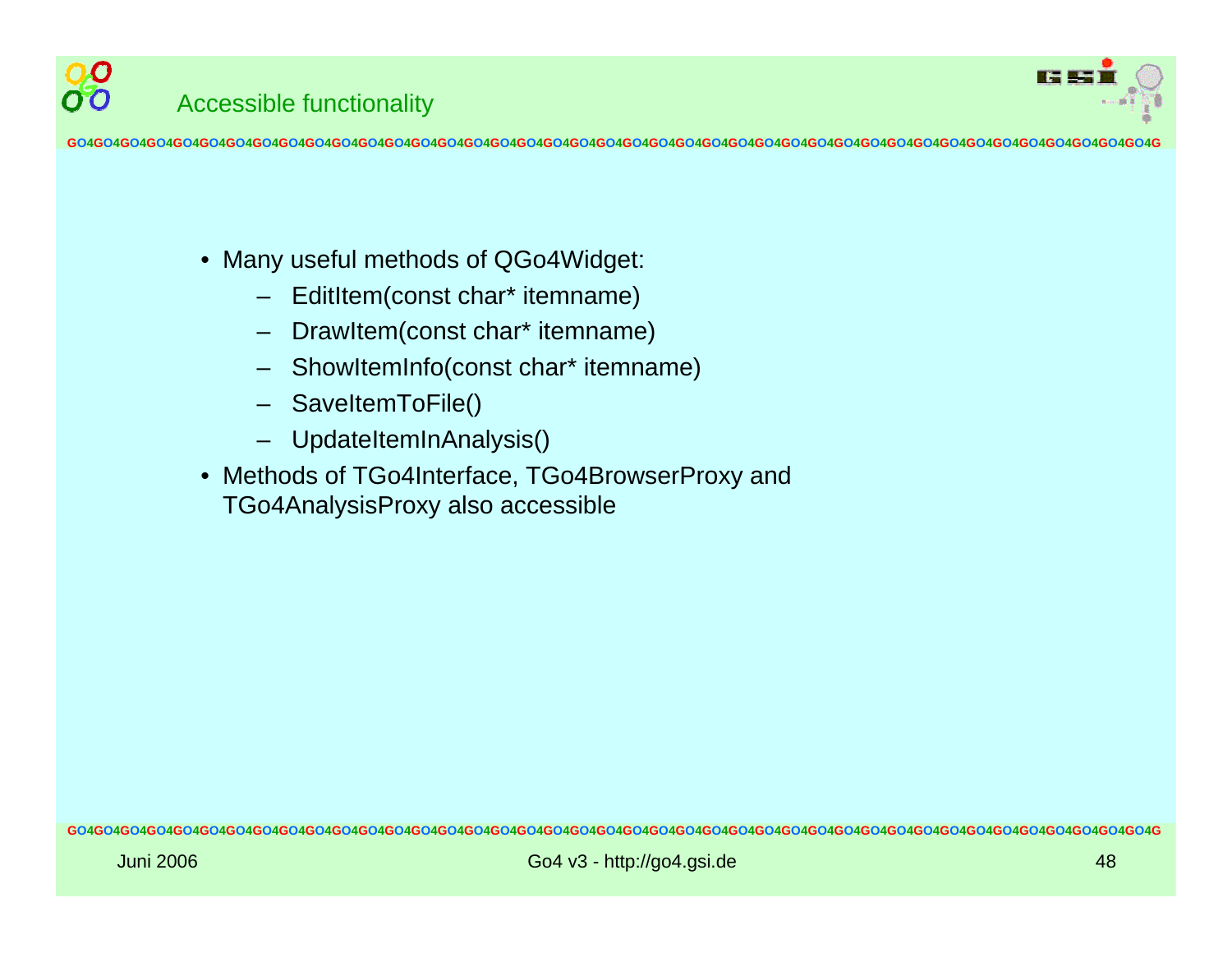



- $\bullet$ Object manager can inform user GUI when object is updated / deleted in browser
- To enable, link between browser item and user widget must be established (typically, when item is dropped):

AddLink(itemname,"LinkName")

• Virtual methods must be reimplemented:

QUserPanel::linkedObjectUpdated(linkname, obj)

- QUserPanel::linkedObjectRemoved(linkname)
- In these methods correct update of user panel must be implemented.
- This directly enable monitoring of objects in user panel